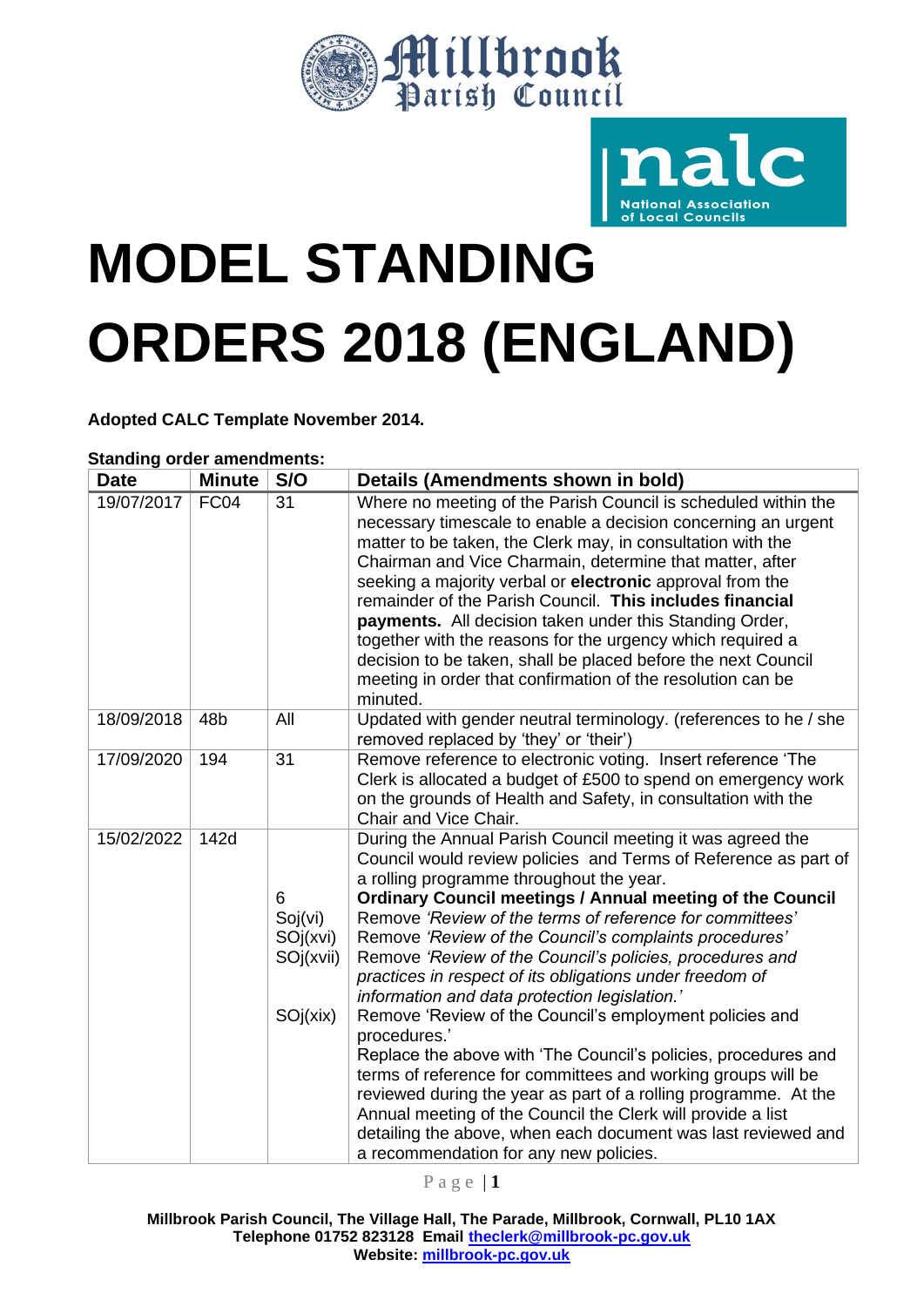

National Association of Local Councils (NALC) 109 Great Russell Street London WC1B 3LD 020 7637 1865 | nalc@nalc.gov.uk | www.nalc.gov.uk

© NALC 2018. All rights are reserved. No part of this publication may be reproduced or used for commercial purposes without the written permission of NALC save that councils in membership of NALC have permission to edit and use the model standing orders in this publication for their governance purposes. Permission is given to use NALC's logo in the presented format only.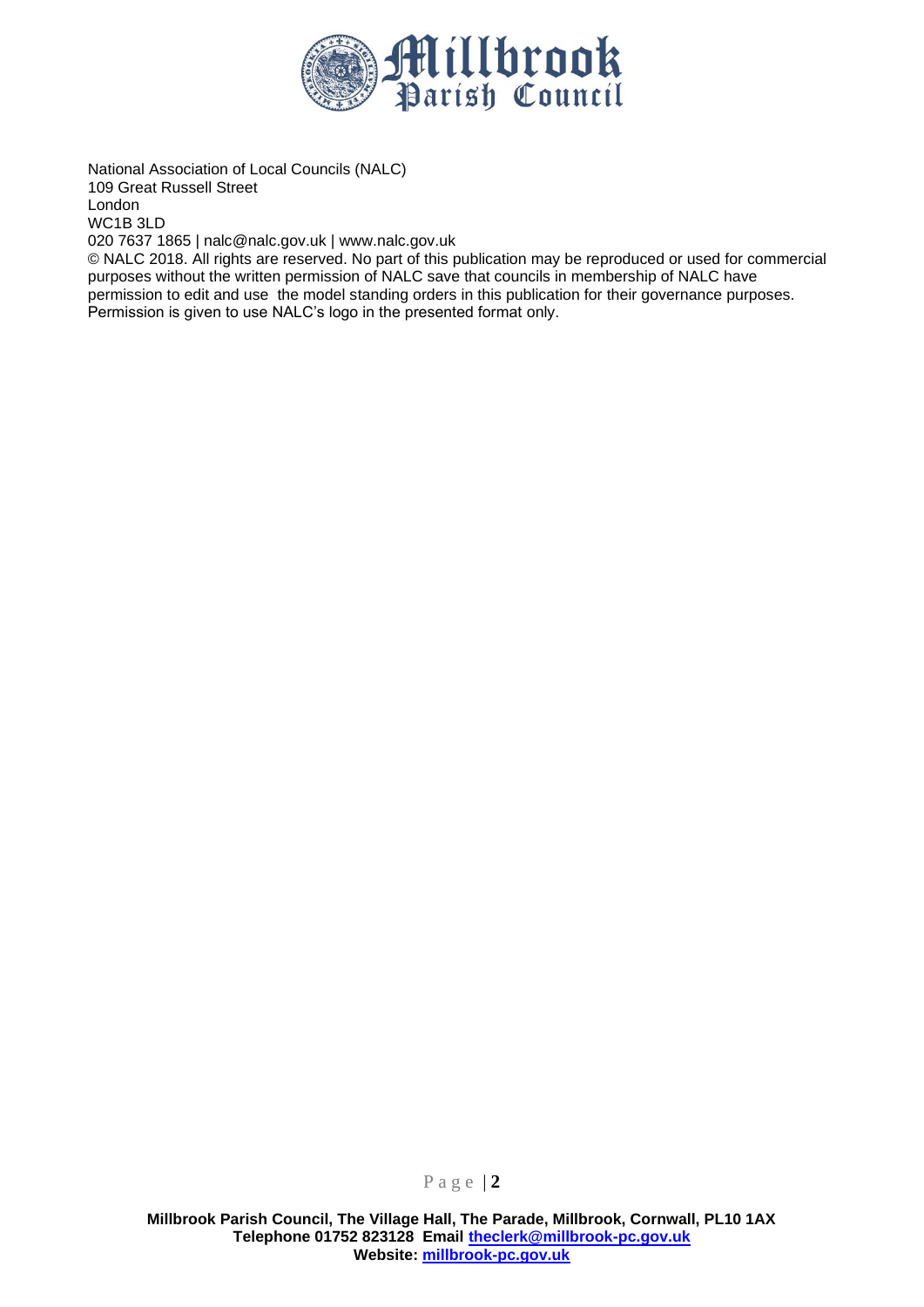| 1.  |                                                                                                 |  |
|-----|-------------------------------------------------------------------------------------------------|--|
| 2.  |                                                                                                 |  |
| 3.  |                                                                                                 |  |
| 4.  |                                                                                                 |  |
| 5.  |                                                                                                 |  |
| 6.  |                                                                                                 |  |
| 7.  | EXTRAORDINARY MEETINGS OF THE COUNCIL, COMMITTEES AND SUB-COMMITTEES  11                        |  |
| 8.  |                                                                                                 |  |
| 9.  |                                                                                                 |  |
| 10. | MOTIONS FOR A MEETING THAT REQUIRE WRITTEN NOTICE TO BE GIVEN TO THE PROPER OFFICER 11          |  |
| 11. |                                                                                                 |  |
| 12. |                                                                                                 |  |
| 13. |                                                                                                 |  |
| 14. |                                                                                                 |  |
| 15. |                                                                                                 |  |
| 16. |                                                                                                 |  |
| 17. |                                                                                                 |  |
| 18. |                                                                                                 |  |
| 19. |                                                                                                 |  |
| 20. |                                                                                                 |  |
| 21. |                                                                                                 |  |
| 22. |                                                                                                 |  |
| 23. |                                                                                                 |  |
| 24. |                                                                                                 |  |
|     |                                                                                                 |  |
|     |                                                                                                 |  |
|     |                                                                                                 |  |
|     |                                                                                                 |  |
|     |                                                                                                 |  |
|     | 30. MILLBROOK PARISH COUNCIL CHILD PROTECTION POLICY STATEMENT  ERROR! BOOKMARK NOT<br>DEFINED. |  |
| 31. |                                                                                                 |  |
| 32. |                                                                                                 |  |

# <span id="page-2-0"></span>**INTRODUCTION**

These model standing orders update the National Association of Local Council (NALC) model standing orders contained in "Local Councils Explained" by Meera Tharmarajah (© 2013 NALC). This publication contains new model standing orders which reference new legislation introduced after 2013 when the last model standing orders were published.

# P a g e | **1**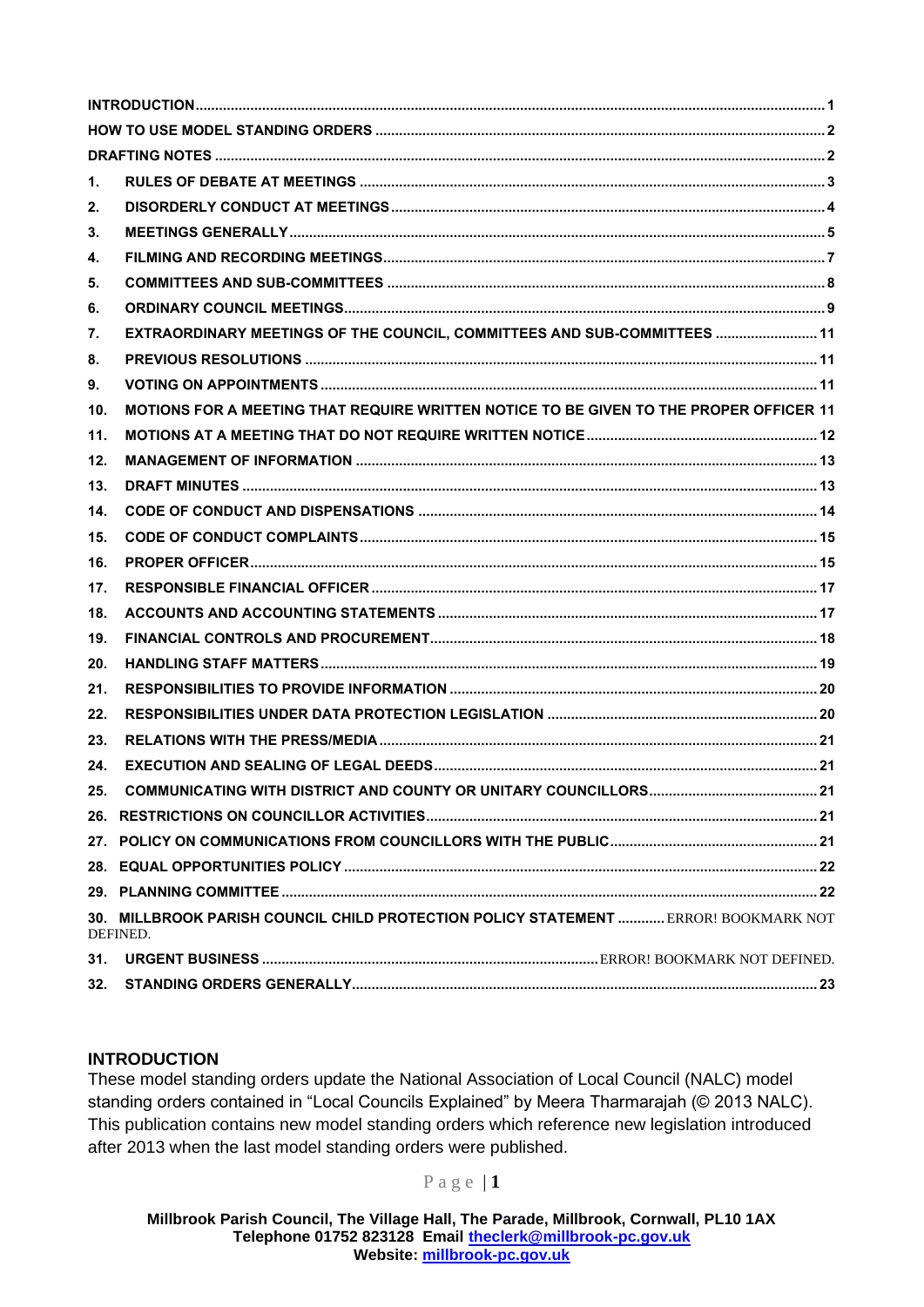### <span id="page-3-0"></span>**HOW TO USE MODEL STANDING ORDERS**

Standing orders are the written rules of a local council. Standing orders are essential to regulate the proceedings of a meeting. A council may also use standing orders to confirm or refer to various internal organisational and administrative arrangements. The standing orders of a council are not the same as the policies of a council but standing orders may refer to them.

Local councils operate within a wide statutory framework. NALC model standing orders incorporate and reference many statutory requirements to which councils are subject. It is not possible for the model standing orders to contain or reference all the statutory or legal requirements which apply to local councils. For example, it is not practical for model standing orders to document all obligations under data protection legislation. The statutory requirements to which a council is subject apply whether or not they are incorporated in a council's standing orders.

The model standing orders do not include model financial regulations. Financial regulations are standing orders to regulate and control the financial affairs and accounting procedures of a local council. The financial regulations, as opposed to the standing orders of a council, include most of the requirements relevant to the council's Responsible Financial Officer. Model financial regulations are available to councils in membership of NALC.

#### <span id="page-3-1"></span>**DRAFTING NOTES**

Model standing orders that are in bold type contain legal and statutory requirements. It is recommended that councils adopt them without changing them or their meaning. Model standing orders not in bold are designed to help councils operate effectively but they do not contain statutory requirements so they may be adopted as drafted or amended to suit a council's needs. It is NALC's view that all model standing orders will generally be suitable for councils.

For convenience, the word "councillor" is used in model standing orders and, unless the context suggests otherwise, includes a non-councillor with or without voting rights.

A model standing order that includes brackets like this '( )' requires information to be inserted by a council. A model standing order that includes brackets like this '[ ]' and the term 'OR' provides alternative options for a council to choose from when determining standing orders.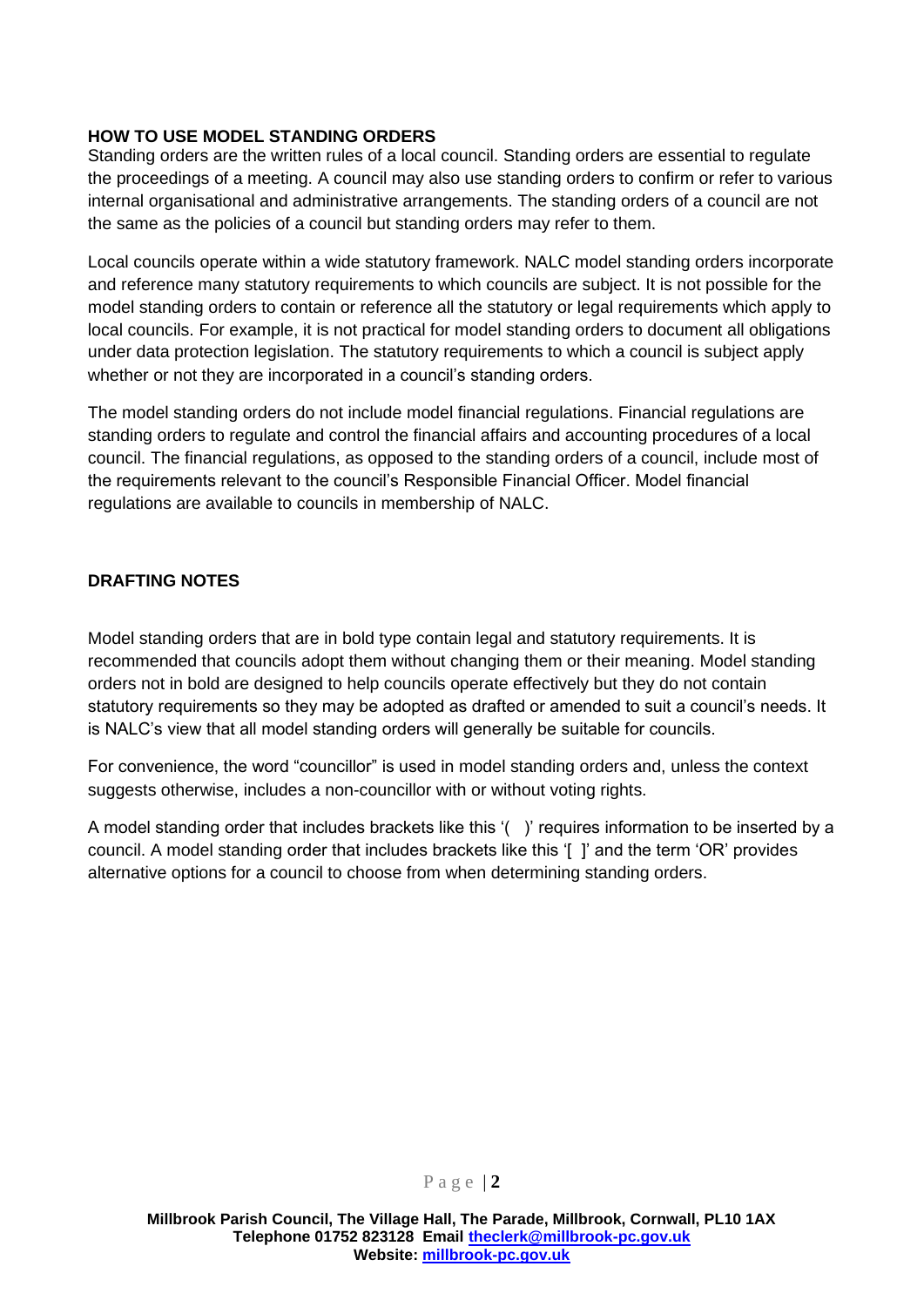# <span id="page-4-0"></span>**1. RULES OF DEBATE AT MEETINGS**

- a Motions on the agenda shall be considered in the order that they appear unless the order is changed at the discretion of the chair of the meeting.
- b A motion (including an amendment) shall not be progressed unless it has been moved and seconded.
- c A motion on the agenda that is not moved by its proposer may be treated by the chair of the meeting as withdrawn.
- d If a motion (including an amendment) has been seconded, it may be withdrawn by the proposer only with the consent of the seconder and the meeting.
- e An amendment is a proposal to remove or add words to a motion. It shall not negate the motion.
- f If an amendment to the original motion is carried, the original motion (as amended) becomes the substantive motion upon which further amendment(s) may be moved.
- g An amendment shall not be considered unless early verbal notice of it is given at the meeting and, if requested by the chair of the meeting, is expressed in writing to the chair.
- h A councillor may move an amendment to their own motion if agreed by the meeting. If a motion has already been seconded, the amendment shall be with the consent of the seconder and the meeting.
- i If there is more than one amendment to an original or substantive motion, the amendments shall be moved in the order directed by the chair of the meeting.
- j Subject to standing order 1(k), only one amendment shall be moved and debated at a time, the order of which shall be directed by the chair of the meeting.
- k One or more amendments may be discussed together if the chair of the meeting considers this expedient but each amendment shall be voted upon separately.
- l A councillor may not move more than one amendment to an original or substantive motion.
- m The mover of an amendment has no right of reply at the end of debate on it.
- n Where a series of amendments to an original motion are carried, the mover of the original motion shall have a right of reply either at the end of debate on the first amendment or at the very end of debate on the final substantive motion immediately before it is put to the vote.
- o Unless permitted by the chair of the meeting, a councillor may speak once in the debate on a motion except:
	- i. to speak on an amendment moved by another councillor;
	- ii. to move or speak on another amendment if the motion has been amended since they last spoke;
	- iii. to make a point of order;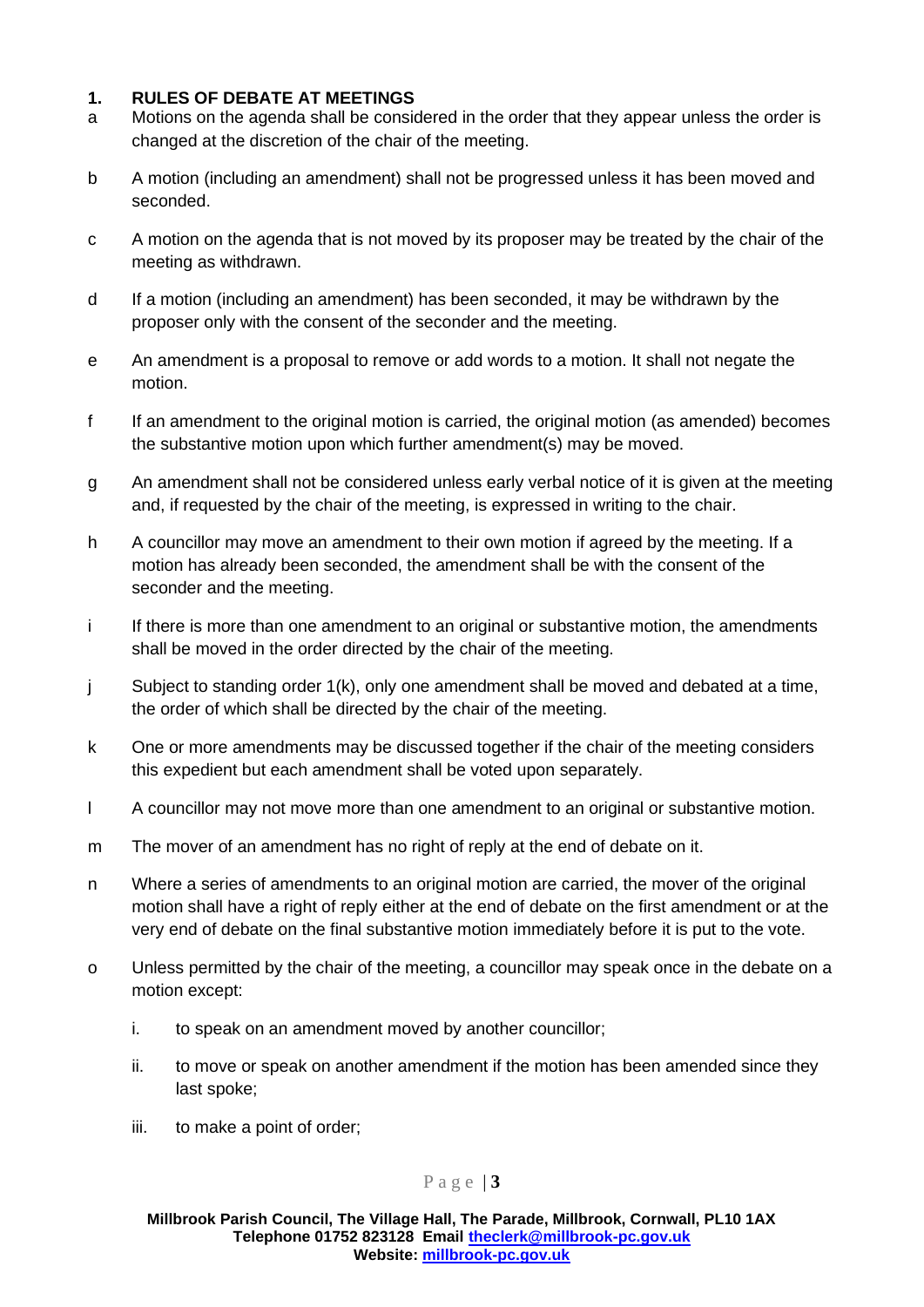- iv. to give a personal explanation; or
- v. to exercise a right of reply.
- p During the debate on a motion, a councillor may interrupt only on a point of order or a personal explanation and the councillor who was interrupted shall stop speaking. A councillor raising a point of order shall identify the standing order which they consider has been breached or specify the other irregularity in the proceedings of the meeting they are concerned by.
- q A point of order shall be decided by the chair of the meeting and their decision shall be final.
- r When a motion is under debate, no other motion shall be moved except:
	- i. to amend the motion;
	- ii. to proceed to the next business;
	- iii. to adjourn the debate;
	- iv. to put the motion to a vote;
	- v. to ask a person to be no longer heard or to leave the meeting;
	- vi. to refer a motion to a committee or sub-committee for consideration;
	- vii. to exclude the public and press;
	- viii. to adjourn the meeting; or
	- ix. to suspend particular standing order(s) excepting those which reflect mandatory statutory or legal requirements.
- s Before an original or substantive motion is put to the vote, the chair of the meeting shall be satisfied that the motion has been sufficiently debated and that the mover of the motion under debate has exercised or waived their right of reply.
- t Excluding motions moved under standing order 1(r), the contributions or speeches by a councillor shall relate only to the motion under discussion and shall not exceed 5 minutes without the consent of the chair of the meeting.

# <span id="page-5-0"></span>**2. DISORDERLY CONDUCT AT MEETINGS**

- a No person shall obstruct the transaction of business at a meeting or behave offensively or improperly. If this standing order is ignored, the chair of the meeting shall request such person(s) to moderate or improve their conduct.
- b If person(s) disregard the request of the chair of the meeting to moderate or improve their conduct, any councillor or the chair of the meeting may move that the person be no longer heard or be excluded from the meeting. The motion, if seconded, shall be put to the vote without discussion.

# P a g e | **4**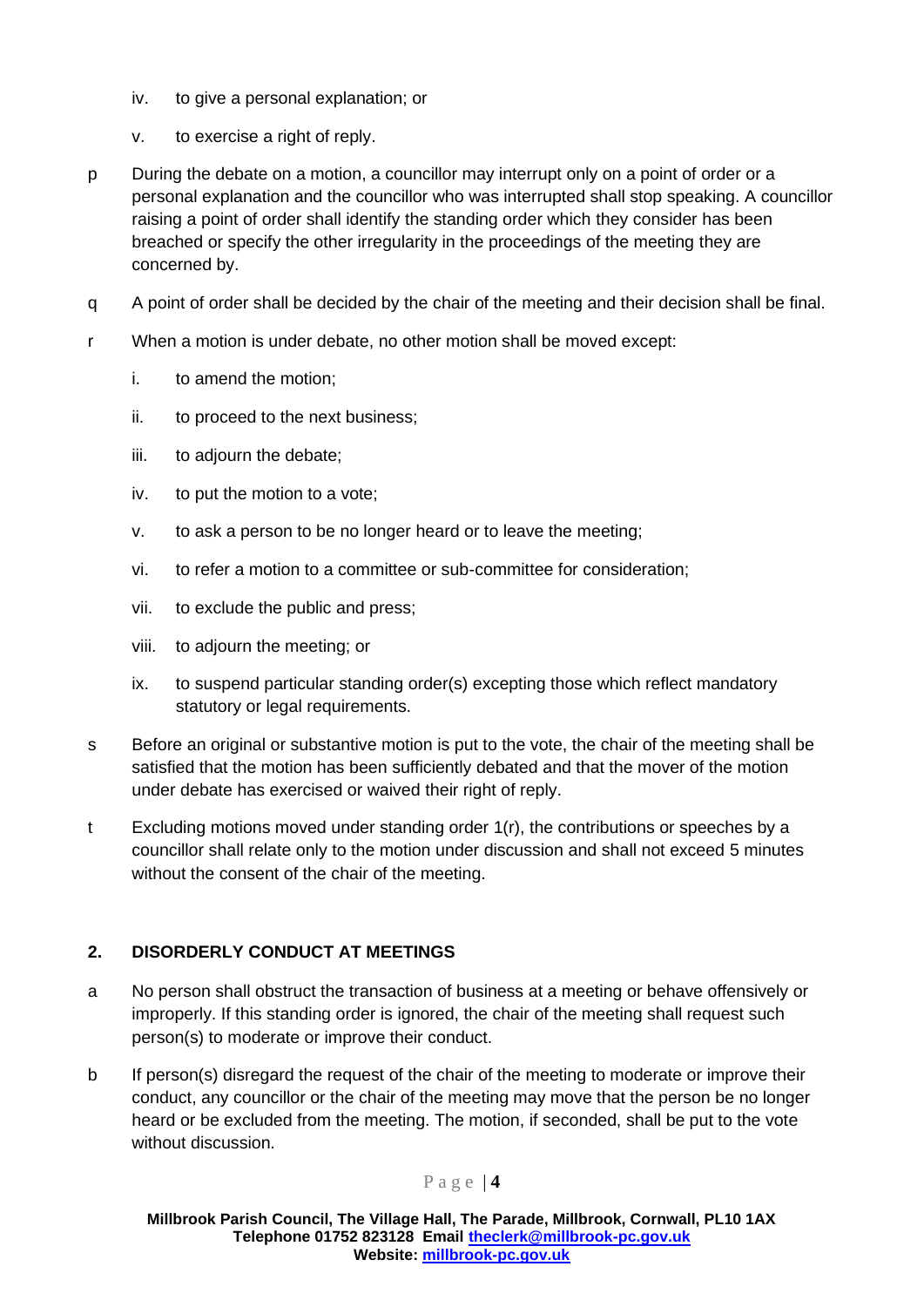c If a resolution made under standing order 2(b) is ignored, the chair of the meeting may take further reasonable steps to restore order or to progress the meeting. This may include temporarily suspending or closing the meeting.

# <span id="page-6-0"></span>**3. MEETINGS GENERALLY**

| <b>Full Council meetings</b> | $\bullet$ FCM |
|------------------------------|---------------|
| Committee meetings           | $\bullet$ CM  |

| Sub-committee meetings | $\bullet$ SCM |
|------------------------|---------------|
|                        |               |

| FCM •           | a                | Meetings shall not take place in premises which at the time of the meeting are<br>used for the supply of alcohol, unless no other premises are available free of<br>charge or at a reasonable cost.                                                                                                                                                |
|-----------------|------------------|----------------------------------------------------------------------------------------------------------------------------------------------------------------------------------------------------------------------------------------------------------------------------------------------------------------------------------------------------|
| FCM •           | b                | The minimum three clear days for notice of a meeting does not include the<br>day on which notice was issued, the day of the meeting, a Sunday, a day of<br>the Christmas break, a day of the Easter break or of a bank holiday or a day<br>appointed for public thanksgiving or mourning.                                                          |
| FCM •<br>$CM -$ | C                | The minimum three clear days' public notice for a meeting does not include<br>the day on which the notice was issued or the day of the meeting unless the<br>meeting is convened at shorter notice                                                                                                                                                 |
| FCM •<br>$CM -$ | $\mathbf d$      | Meetings shall be open to the public unless their presence is prejudicial to<br>the public interest by reason of the confidential nature of the business to be<br>transacted or for other special reasons. The public's exclusion from part or<br>all of a meeting shall be by a resolution which shall give reasons for the<br>public's exclusion |
|                 | e                | Members of the public may make representations, answer questions and give<br>evidence at a meeting which they are entitled to attend in respect of the business<br>on the agenda.                                                                                                                                                                  |
|                 | f                | The period of time designated for public participation at a meeting in accordance<br>with standing order 3(e) shall not exceed 30 minutes unless directed by the chair of<br>the meeting.                                                                                                                                                          |
|                 | $\boldsymbol{g}$ | Subject to standing order 3(f), a member of the public shall not speak for more than<br>5 minutes.                                                                                                                                                                                                                                                 |
|                 | $\mathbf h$      | In accordance with standing order 3(e), a question shall not require a response at<br>the meeting nor start a debate on the question. The chair of the meeting may direct<br>that a written or oral response be given.                                                                                                                             |
|                 | i                | A person shall raise their hand when requesting to speak and stand when<br>speaking (except when a person has a disability or is likely to suffer discomfort)].<br>The chair of the meeting may at any time permit a person to be seated when<br>speaking.                                                                                         |
|                 | j                | A person who speaks at a meeting shall direct their comments to the chair of the<br>meeting.                                                                                                                                                                                                                                                       |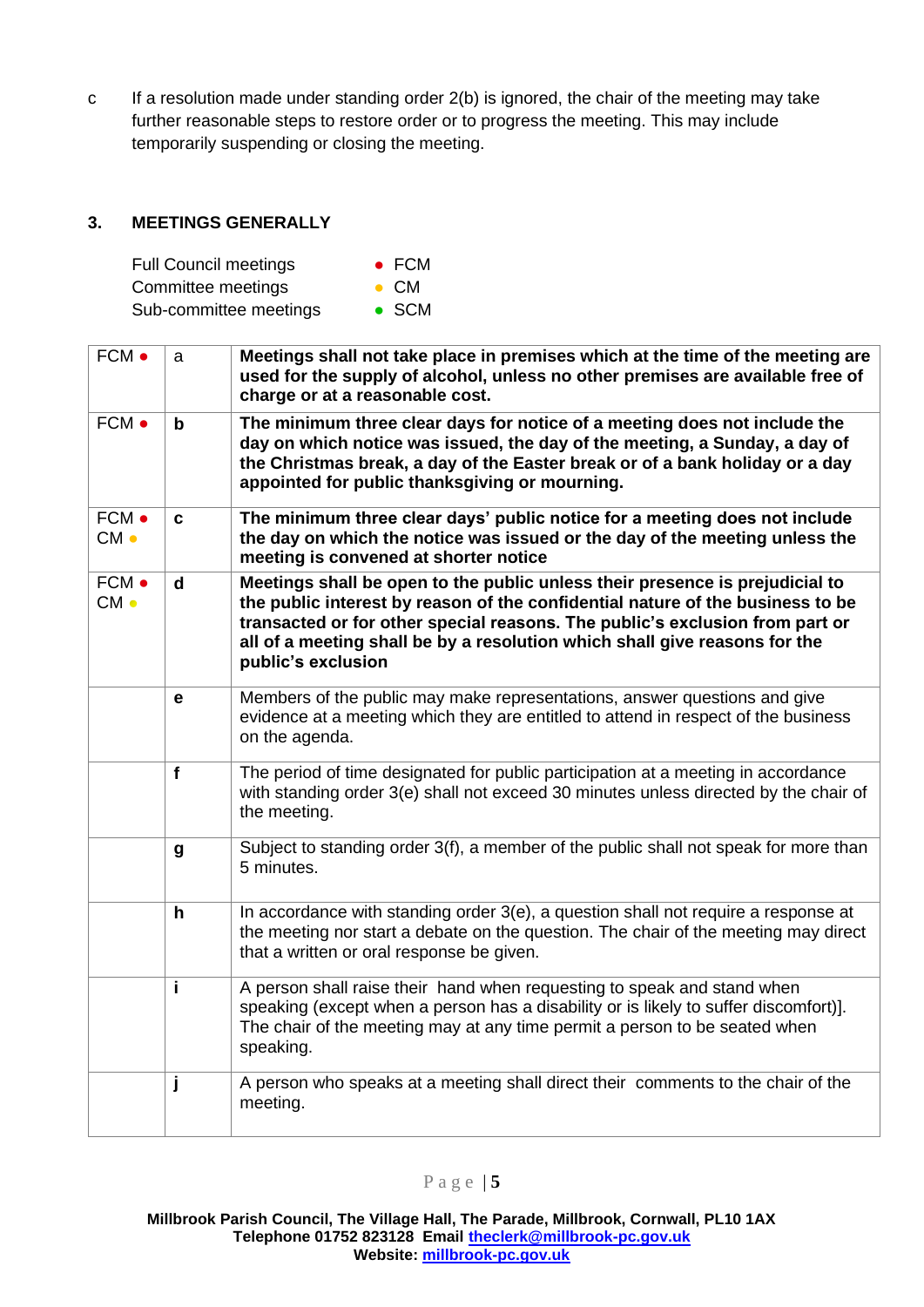|                                   | $\mathbf k$  | Only one person is permitted to speak at a time. If more than one person wants to<br>speak, the chair of the meeting shall direct the order of speaking.                                                                                                                                                                                                                                                                                                                                                                                             |
|-----------------------------------|--------------|------------------------------------------------------------------------------------------------------------------------------------------------------------------------------------------------------------------------------------------------------------------------------------------------------------------------------------------------------------------------------------------------------------------------------------------------------------------------------------------------------------------------------------------------------|
| FCM •<br>$CM -$                   | $\mathbf{I}$ | Subject to standing order 3(m), a person who attends a meeting is permitted<br>to report on the meeting whilst the meeting is open to the public. To "report"<br>means to film, photograph, make an audio recording of meeting proceedings,<br>use any other means for enabling persons not present to see or hear the<br>meeting as it takes place or later or to report or to provide oral or written<br>commentary about the meeting so that the report or commentary is available<br>as the meeting takes place or later to persons not present. |
| FCM •<br>$CM \bullet$             | m            | A person present at a meeting may not provide an oral report or oral<br>commentary about a meeting as it takes place without permission                                                                                                                                                                                                                                                                                                                                                                                                              |
| FCM •<br>$CM -$                   | $\mathbf n$  | The press shall be provided with reasonable facilities for the taking of their<br>report of all or part of a meeting at which they are entitled to be present. (see<br><b>Regulation 4 – Filming and recording meetings)</b>                                                                                                                                                                                                                                                                                                                         |
| FCM •<br>CM <sub>o</sub>          | $\mathbf{o}$ | Subject to standing orders which indicate otherwise, anything authorised or<br>required to be done by, to or before the Chair of the Council may in their<br>absence be done by, to or before the Vice-Chair of the Council (if there is<br>one).                                                                                                                                                                                                                                                                                                    |
| FCM •                             | p            | The Chair of the Council, if present, shall preside at a meeting. If the Chair is<br>absent from a meeting, the Vice-Chair of the Council (if there is one) if<br>present, shall preside. If both the Chair and the Vice-Chair are absent from a<br>meeting, a councillor as chosen by the councillors present at the meeting<br>shall preside at the meeting.                                                                                                                                                                                       |
| FCM •<br>$CM -$                   | q            | Subject to a meeting being quorate, all questions at a meeting shall be<br>decided by a majority of the councillors and non-councillors with voting<br>rights present and voting.                                                                                                                                                                                                                                                                                                                                                                    |
| FCM •<br>CM <sub>o</sub><br>SCM · | r            | The chair of a meeting may give an original vote on any matter put to the<br>vote, and in the case of an equality of votes may exercise their casting vote<br>whether or not they gave an original vote.<br>See standing orders 5(h) and (i) for the different rules that apply in the election of<br>the Chair of the Council at the annual meeting of the Council.                                                                                                                                                                                 |
| FCM •                             | $\mathbf{s}$ | Unless standing orders provide otherwise, voting on a question shall be by a<br>show of hands. At the request of a councillor, the voting on any question<br>shall be recorded so as to show whether each councillor present and voting<br>gave their vote for or against that question. Such a request shall be made<br>before moving on to the next item of business on the agenda.                                                                                                                                                                |
|                                   | t            | The minutes of a meeting shall include an accurate record of the following:<br>the time and place of the meeting;<br>i.<br>the names of councillors who are present and the names of councillors who<br>ii.<br>are absent;<br>interests that have been declared by councillors and non-councillors with<br>iii.<br>voting rights;                                                                                                                                                                                                                    |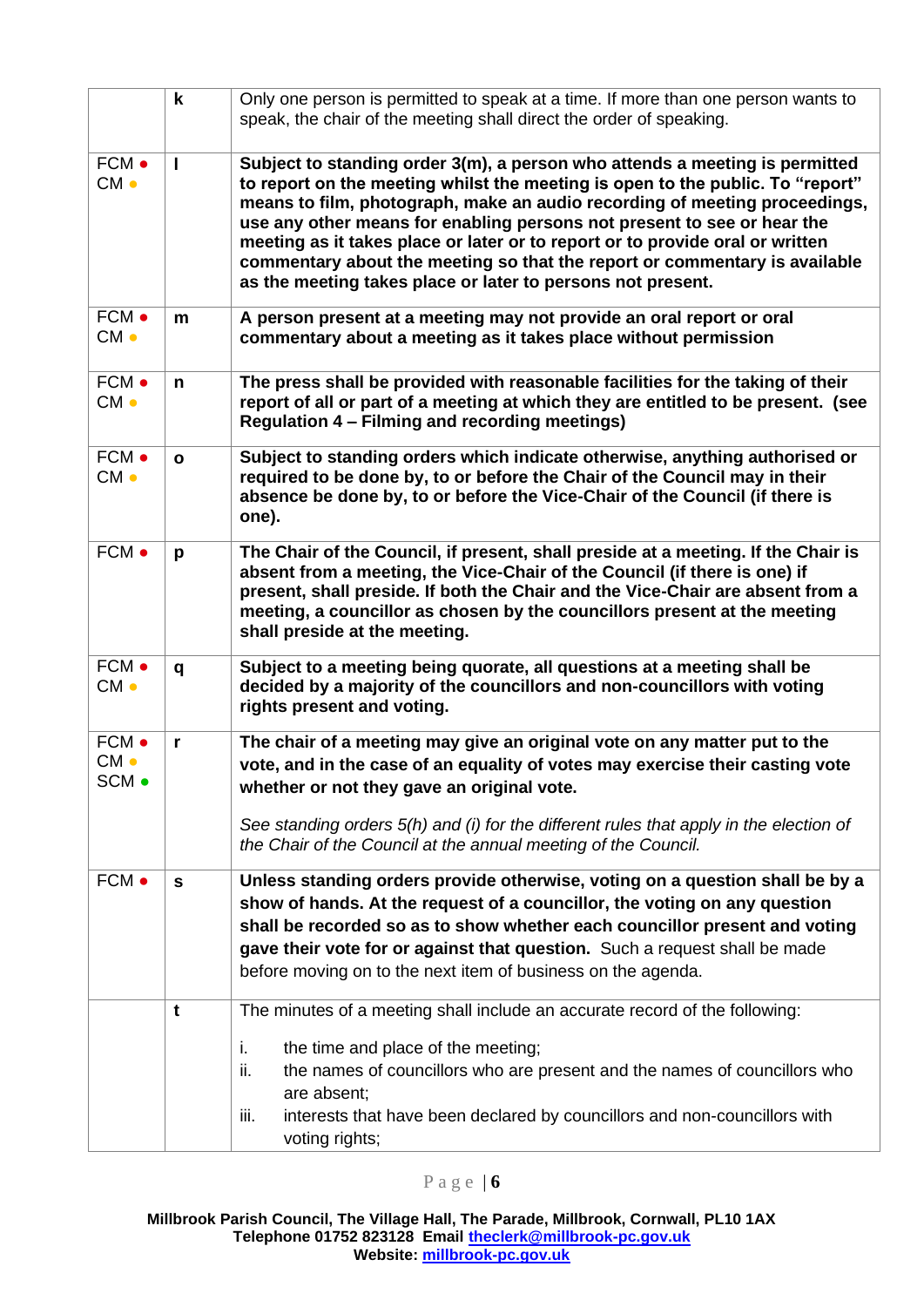|                          |              | the grant of dispensations (if any) to councillors and non-councillors with<br>iv.<br>voting rights;<br>whether a councillor or non-councillor with voting rights left the meeting when<br>$V_{\cdot}$<br>matters that they held interests in were being considered;<br>if there was a public participation session; and<br>vi.<br>the resolutions made.<br>vii. |
|--------------------------|--------------|------------------------------------------------------------------------------------------------------------------------------------------------------------------------------------------------------------------------------------------------------------------------------------------------------------------------------------------------------------------|
| FCM •<br>$CM -$<br>SCM . | $\mathbf{u}$ | A councillor or a non-councillor with voting rights who has a disclosable<br>pecuniary interest or another interest as set out in the Council's code of<br>conduct in a matter being considered at a meeting is subject to statutory<br>limitations or restrictions under the code on their right to participate and vote<br>on that matter.                     |
| FCM •                    | $\mathbf v$  | No business may be transacted at a meeting unless at least one-third of the<br>whole number of members of the Council are present and in no case shall the<br>quorum of a meeting be less than three.<br>See standing order 4d(viii) for the quorum of a committee or sub-committee<br>meeting.                                                                  |
| FCM •<br>$CM -$<br>SCM • | W            | If a meeting is or becomes inquorate no business shall be transacted and the<br>meeting shall be closed. The business on the agenda for the meeting shall be<br>adjourned to another meeting.                                                                                                                                                                    |
|                          | $\mathbf x$  | A meeting shall not exceed a period of 3 hours.                                                                                                                                                                                                                                                                                                                  |

# <span id="page-8-0"></span>**4. FILMING AND RECORDING MEETINGS**

a) Whilst a meeting of the Council, its committees or sub committees is open to the public, any

person, if present, may :

- i) film, photograph or make an audio recording of a meeting;
- ii) use any other means for enabling persons not present to see or hear proceedings at a meeting as it takes place or later;
- iii) report or comment on the proceedings in writing during or after a meeting or orally report or comment after the meeting.

b) Oral reporting, commentary or broadcasting is not permitted during any part of a meeting of the council, its committees and sub committees.

c) An individual must be present and able to use their equipment in order to film, photograph or audio record a meeting. There will be no opportunity to report on any part of the meeting where the council has resolved to exclude the press and public.

d) Disruptive behaviour

(i) No filming, photographing or audio recording of a meeting should be carried out in such a way as to disrupt the proceedings of the meeting.

P a g e | **7**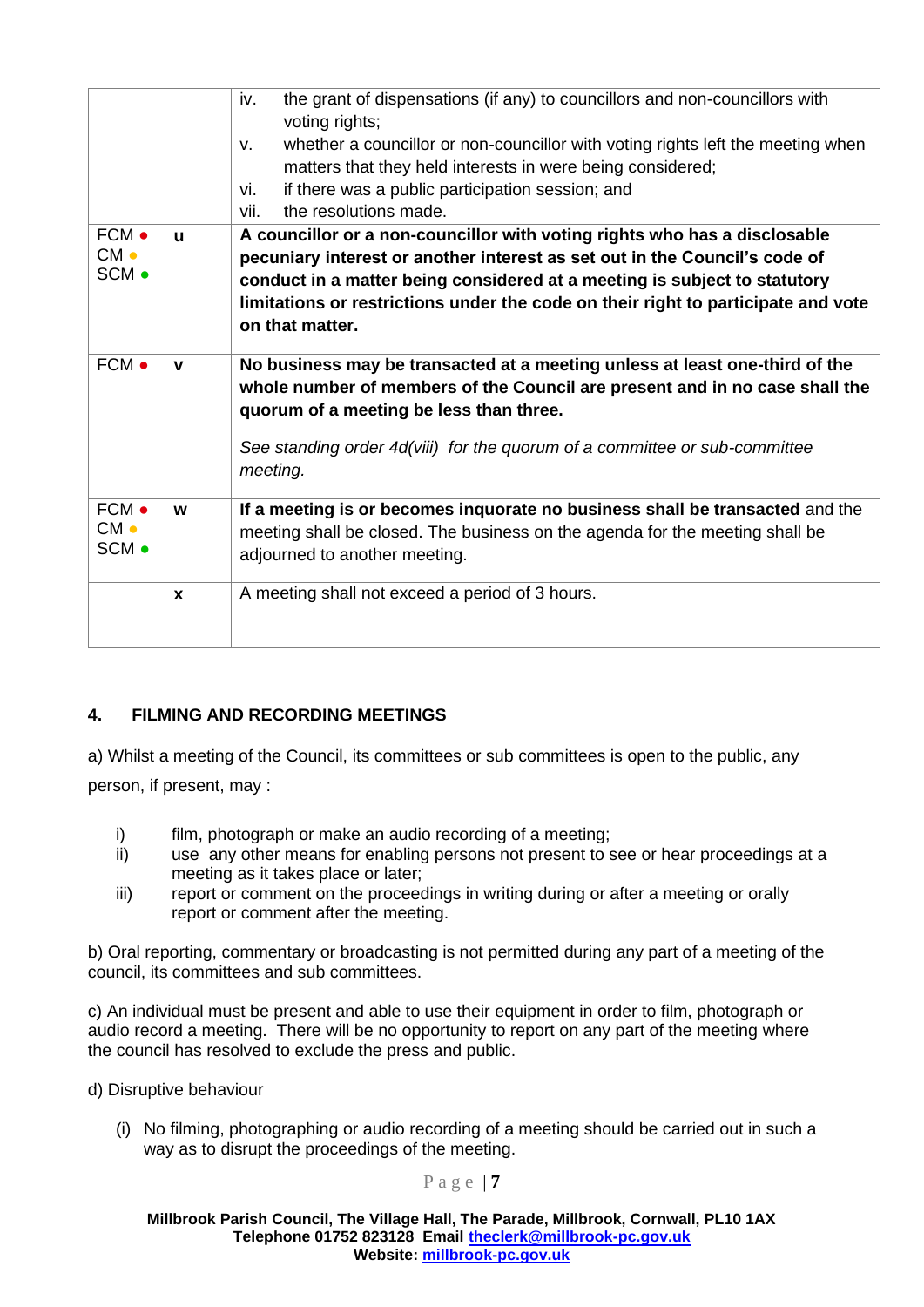- (ii) If person(s) disregard the request of the chair of the meeting to moderate or improve their behaviour, any councillor or the chair of the meeting may move that the person be instructed to cease filming, photographing or audio recording. The motion, if seconded, shall be put to the vote without discussion.
- (iii) If a resolution under standing order 4d ii) above is ignored, the chair of the meeting may take further reasonable steps to restore order or to progress the meeting. This may include temporarily suspending or closing the meeting.

e) Members of the Council recording meetings are reminded of their obligations under the Council's Code of Conduct in respect of confidential matters.

# <span id="page-9-0"></span>**5. COMMITTEES AND SUB-COMMITTEES**

- a **Unless the Council determines otherwise, a committee may appoint a sub-committee whose terms of reference and members shall be determined by the committee.**
- b **The members of a committee may include non-councillors unless it is a committee which regulates and controls the finances of the Council.**
- c **Unless the Council determines otherwise, all the members of an advisory committee and a sub-committee of the advisory committee may be non-councillors.**
- d The Council may appoint standing committees or other committees as may be necessary, and:
	- i. shall determine their terms of reference;
	- ii. shall determine the number and time of the ordinary meetings of a standing committee up until the date of the next annual meeting of the Council;
	- iii. shall permit a committee, other than in respect of the ordinary meetings of a committee, to determine the number and time of its meetings;
	- iv. shall, subject to standing orders 4(b) and (c), appoint and determine the terms of office of members of such a committee;
	- v. may, subject to standing orders 4(b) and (c), appoint and determine the terms of office of the substitute members to a committee whose role is to replace the ordinary members at a meeting of a committee if the ordinary members of the committee confirm to the Proper Officer 2 days before the meeting that they are unable to attend;
	- vi. shall, after it has appointed the members of a standing committee, appoint the chair of the standing committee;
	- vii. shall permit a committee other than a standing committee, to appoint its own chair at the first meeting of the committee;
	- viii. shall determine the place, notice requirements and quorum for a meeting of a committee and a sub-committee which, in both cases, shall be no less than three;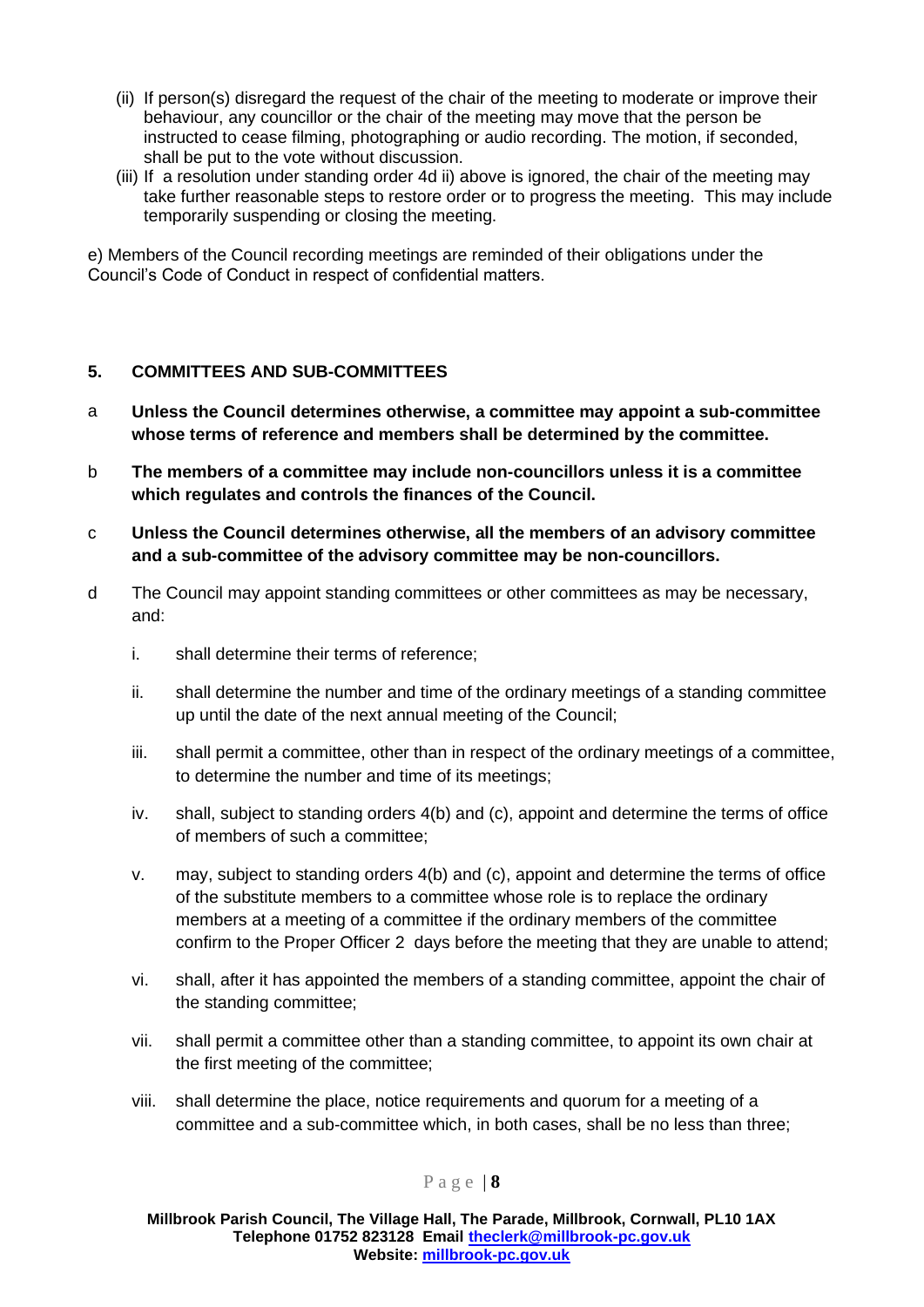- ix. shall determine if the public may participate at a meeting of a committee;
- x. shall determine if the public and press are permitted to attend the meetings of a subcommittee and also the advance public notice requirements, if any, required for the meetings of a sub-committee;
- xi. shall determine if the public may participate at a meeting of a sub-committee that they are permitted to attend; and
- xii. may dissolve a committee or a sub-committee.

# <span id="page-10-0"></span>**6. ORDINARY COUNCIL MEETINGS**

- a **In an election year, the annual meeting of the Council shall be held on or within 14 days following the day on which the councillors elected take office.**
- b **In a year which is not an election year, the annual meeting of the Council shall be held on such day in May as the Council decides.**
- c **If no other time is fixed, the annual meeting of the Council shall take place at 6pm.**
- d **In addition to the annual meeting of the Council, at least three other ordinary meetings shall be held in each year on such dates and times as the Council decides.**
- e **The first business conducted at the annual meeting of the Council shall be the election of the Chair and Vice-Chair (if there is one) of the Council.**
- f **The Chair of the Council, unless they have resigned or becomes disqualified, shall continue in office and preside at the annual meeting until their successor is elected at the next annual meeting of the Council.**
- g **The Vice-Chair of the Council, if there is one, unless they resign or become disqualified, shall hold office until immediately after the election of the Chair of the Council at the next annual meeting of the Council.**
- h **In an election year, if the current Chair of the Council has not been re-elected as a member of the Council, they shall preside at the annual meeting until a successor Chair of the Council has been elected. The current Chair of the Council shall not have an original vote in respect of the election of the new Chair of the Council but shall give a casting vote in the case of an equality of votes.**
- i **In an election year, if the current Chair of the Council has been re-elected as a member of the Council,they shall preside at the annual meeting until a new Chair of the Council has been elected. They may exercise an original vote in respect of the election of the new Chair of the Council and shall give a casting vote in the case of an equality of votes.**
- j Following the election of the Chair of the Council and Vice-Chair (if there is one) of the Council at the annual meeting, the business shall include: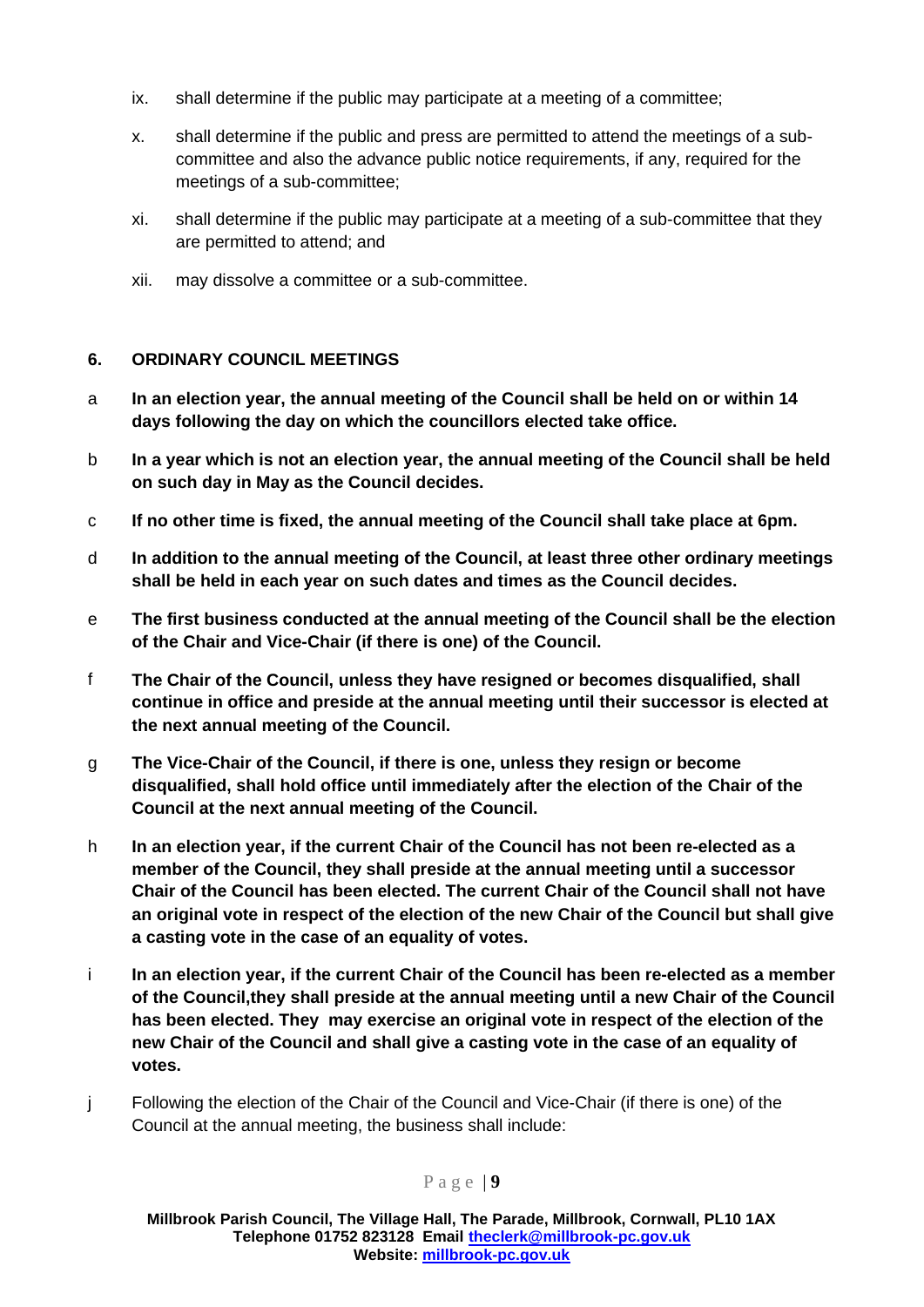- i. **In an election year, delivery by the Chair of the Council and councillors of their acceptance of office forms unless the Council resolves for this to be done at a later date. In a year which is not an election year, delivery by the Chair of the Council of their acceptance of office form unless the Council resolves for this to be done at a later date;**
- ii. Confirmation of the accuracy of the minutes of the last meeting of the Council;
- iii. Receipt of the minutes of the last meeting of a committee;
- iv. Consideration of the recommendations made by a committee;
- v. The Council's policies, procedures and terms of reference for committees and working groups will be reviewed during the year as part of a rolling programme. At the Annual meeting of the Council the Clerk will provide a list detailing the above, when each document was last reviewed and a recommendation for any new policies.
- vi. Review of delegation arrangements to committees, sub-committees, staff and other local authorities;
- vii. Appointment of members to existing committees;
- viii. Appointment of any new committees in accordance with standing order 5;
- ix. Review and adoption of appropriate standing orders and financial regulations;
- x. Review of arrangements (including legal agreements) with other local authorities, notfor-profit bodies and businesses.
- xi. Review of representation on or work with external bodies and arrangements for reporting back;
- xii. In an election year, to make arrangements with a view to the Council becoming eligible to exercise the general power of competence in the future;
- xiii. Review of inventory of land and other assets including buildings and office equipment;
- xiv. Confirmation of arrangements for insurance cover in respect of all insurable risks;
- xv. Review of the Council's and/or staff subscriptions to other bodies;
- xvi. Review of the Council's policy for dealing with the press/media;
- xvii. Review of the Council's expenditure incurred under s.137 of the Local Government Act 1972 or the general power of competence.
- xviii. Determining the time and place of ordinary meetings of the Council up to and including the next annual meeting of the Council.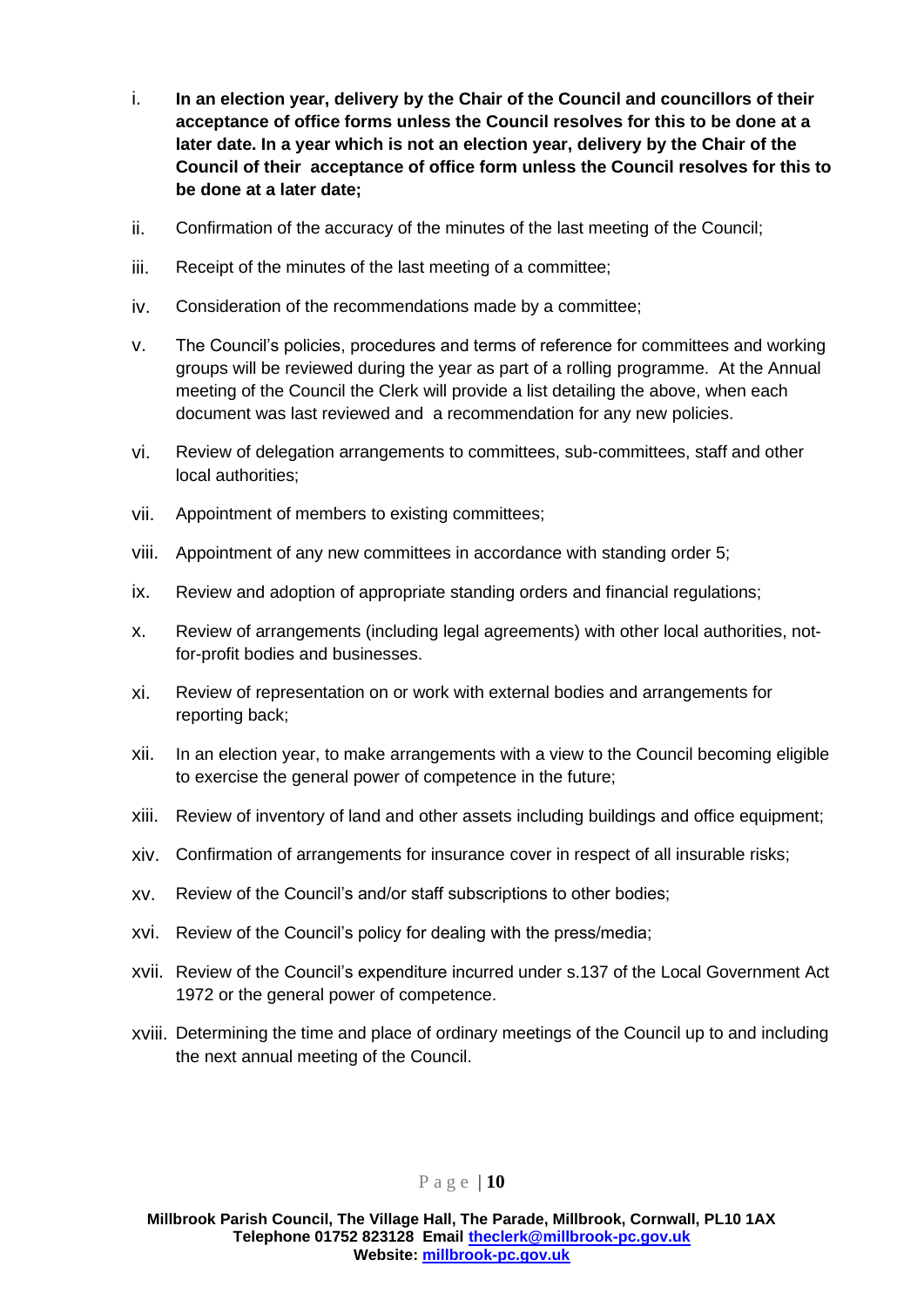#### <span id="page-12-0"></span>**7. EXTRAORDINARY MEETINGS OF THE COUNCIL, COMMITTEES AND SUB-COMMITTEES**

- a **The Chair of the Council may convene an extraordinary meeting of the Council at any time.**
- b **If the Chair of the Council does not call an extraordinary meeting of the Council within seven days of having been requested in writing to do so by two councillors, any two councillors may convene an extraordinary meeting of the Council. The public notice giving the time, place and agenda for such a meeting shall be signed by the two councillors.**
- c The chair of a committee [or a sub-committee] may convene an extraordinary meeting of the committee [or the sub-committee] at any time.
- d If the chair of a committee [or a sub-committee] does not call an extraordinary meeting within 7 days of having been requested to do so by 5 members of the committee [or the subcommittee], any 5 members of the committee [or the sub-committee] may convene an extraordinary meeting of the committee [or a sub-committee].

# <span id="page-12-1"></span>**8. PREVIOUS RESOLUTIONS**

- a A resolution shall not be reversed within six months except either by a special motion, which requires written notice by at least 5 councillors to be given to the Proper Officer in accordance with standing order 9, or by a motion moved in pursuance of the recommendation of a committee or a sub-committee.
- b When a motion moved pursuant to standing order 7(a) has been disposed of, no similar motion may be moved for a further six months.

# <span id="page-12-2"></span>**9. VOTING ON APPOINTMENTS**

a Where more than two persons have been nominated for a position to be filled by the Council and none of those persons has received an absolute majority of votes in their favour, the name of the person having the least number of votes shall be struck off the list and a fresh vote taken. This process shall continue until a majority of votes is given in favour of one person. A tie in votes may be settled by the casting vote exercisable by the chair of the meeting.

#### <span id="page-12-3"></span>**10. MOTIONS FOR A MEETING THAT REQUIRE WRITTEN NOTICE TO BE GIVEN TO THE PROPER OFFICER**

a A motion shall relate to the responsibilities of the meeting for which it is tabled and in any event shall relate to the performance of the Council's statutory functions, powers and obligations or an issue which specifically affects the Council's area or its residents.

# P a g e | **11**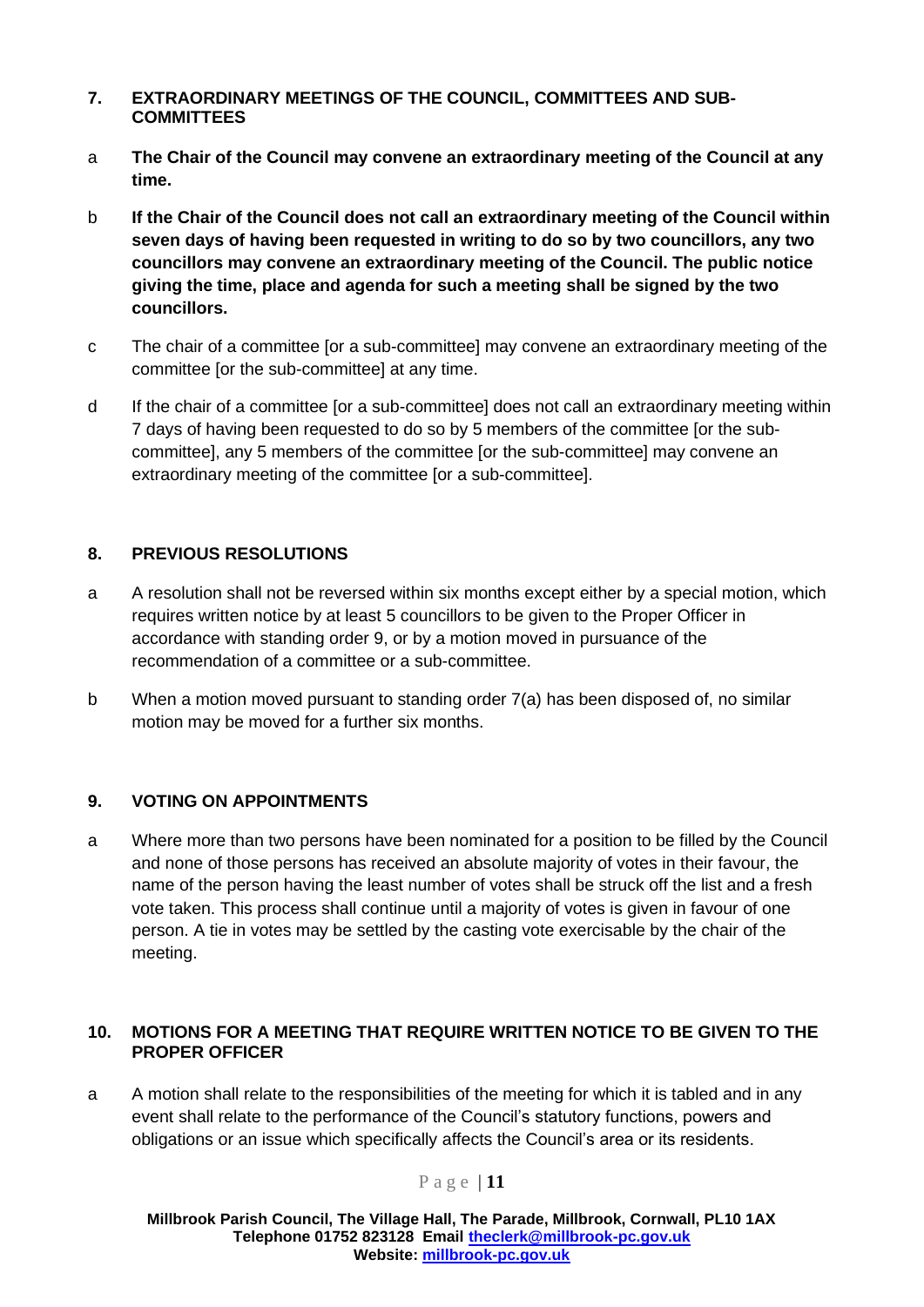- b No motion may be moved at a meeting unless it is on the agenda and the mover has given written notice of its wording to the Proper Officer at least 7 clear days before the meeting. Clear days do not include the day of the notice or the day of the meeting.
- c The Proper Officer may, before including a motion on the agenda received in accordance with standing order 10(b), correct obvious grammatical or typographical errors in the wording of the motion.
- d If the Proper Officer considers the wording of a motion received in accordance with standing order 10(b) is not clear in meaning, the motion shall be rejected until the mover of the motion resubmits it, so that it can be understood, in writing, to the Proper Officer at least 7 clear days before the meeting.
- e If the wording or subject of a proposed motion is considered improper, the Proper Officer shall consult with the chair of the forthcoming meeting or, as the case may be, the councillors who have convened the meeting, to consider whether the motion shall be included in the agenda or rejected.
- f The decision of the Proper Officer as to whether or not to include the motion on the agenda shall be final.
- g Motions received shall be recorded and numbered in the order that they are received.
- h Motions rejected shall be recorded with an explanation by the Proper Officer of the reason for rejection.

# <span id="page-13-0"></span>**11. MOTIONS AT A MEETING THAT DO NOT REQUIRE WRITTEN NOTICE**

- a The following motions may be moved at a meeting without written notice to the Proper Officer:
	- i. to correct an inaccuracy in the draft minutes of a meeting;
	- ii. to move to a vote;
	- iii. to defer consideration of a motion;
	- iv. to refer a motion to a particular committee or sub-committee;
	- v. to appoint a person to preside at a meeting;
	- vi. to change the order of business on the agenda;
	- vii. to proceed to the next business on the agenda;
	- viii. to require a written report;
	- ix. to appoint a committee or sub-committee and their members;
	- x. to extend the time limits for speaking;
	- xi. to exclude the press and public from a meeting in respect of confidential or other information which is prejudicial to the public interest;
	- xii. to not hear further from a councillor or a member of the public;
	- xiii. to exclude a councillor or member of the public for disorderly conduct;
	- xiv. to temporarily suspend the meeting;
	- xv. to suspend a particular standing order (unless it reflects mandatory statutory or legal requirements);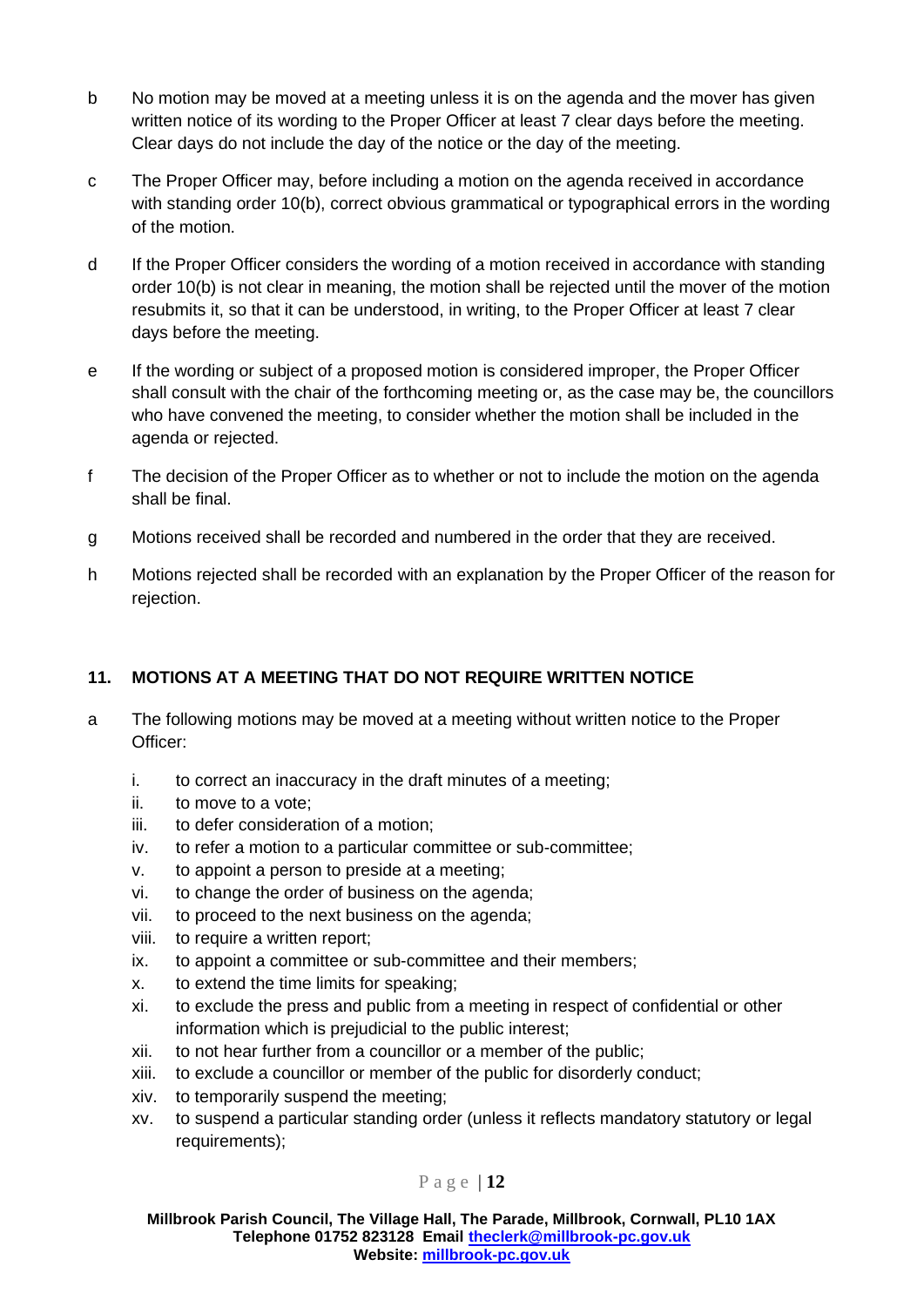- xvi. to adjourn the meeting; or
- xvii. to close the meeting.

#### <span id="page-14-0"></span>**12. MANAGEMENT OF INFORMATION**

*See also standing order 21.*

- a **The Council shall have in place and keep under review, technical and organisational measures to keep secure information (including personal data) which it holds in paper and electronic form. Such arrangements shall include deciding who has access to personal data and encryption of personal data.**
- b **The Council shall have in place, and keep under review, policies for the retention and safe destruction of all information (including personal data) which it holds in paper and electronic form. The Council's retention policy shall confirm the period for which information (including personal data) shall be retained or if this is not possible the criteria used to determine that period (e.g. the Limitation Act 1980).**
- c **The agenda, papers that support the agenda and the minutes of a meeting shall not disclose or otherwise undermine confidential information or personal data without legal justification.**
- d **Councillors, staff, the Council's contractors and agents shall not disclose confidential information or personal data without legal justification.**

#### <span id="page-14-1"></span>**13. DRAFT MINUTES**

| <b>Full Council meetings</b> | $\bullet$ FCM |
|------------------------------|---------------|
| Committee meetings           | $\bullet$ CM  |
| Sub-committee meetings       | $\bullet$ SCM |

| a | If the draft minutes of a preceding meeting have been served on councillors with<br>the agenda to attend the meeting at which they are due to be approved for<br>accuracy, they shall be taken as read.                                    |
|---|--------------------------------------------------------------------------------------------------------------------------------------------------------------------------------------------------------------------------------------------|
| b | There shall be no discussion about the draft minutes of a preceding meeting except<br>in relation to their accuracy. A motion to correct an inaccuracy in the draft minutes<br>shall be moved in accordance with standing order 10(a)(i).  |
| C | The accuracy of draft minutes, including any amendment(s) made to them, shall be<br>confirmed by resolution and shall be signed by the chair of the meeting and stand<br>as an accurate record of the meeting to which the minutes relate. |
| d | If the chair of the meeting does not consider the minutes to be an accurate record of<br>the meeting to which they relate, they shall sign the minutes and include a paragraph<br>in the following terms or to the same effect:            |
|   | "The chair of this meeting does not believe that the minutes of the meeting of the ()<br>held on [date] in respect of () were a correct record but their view was not upheld by                                                            |

P a g e | **13**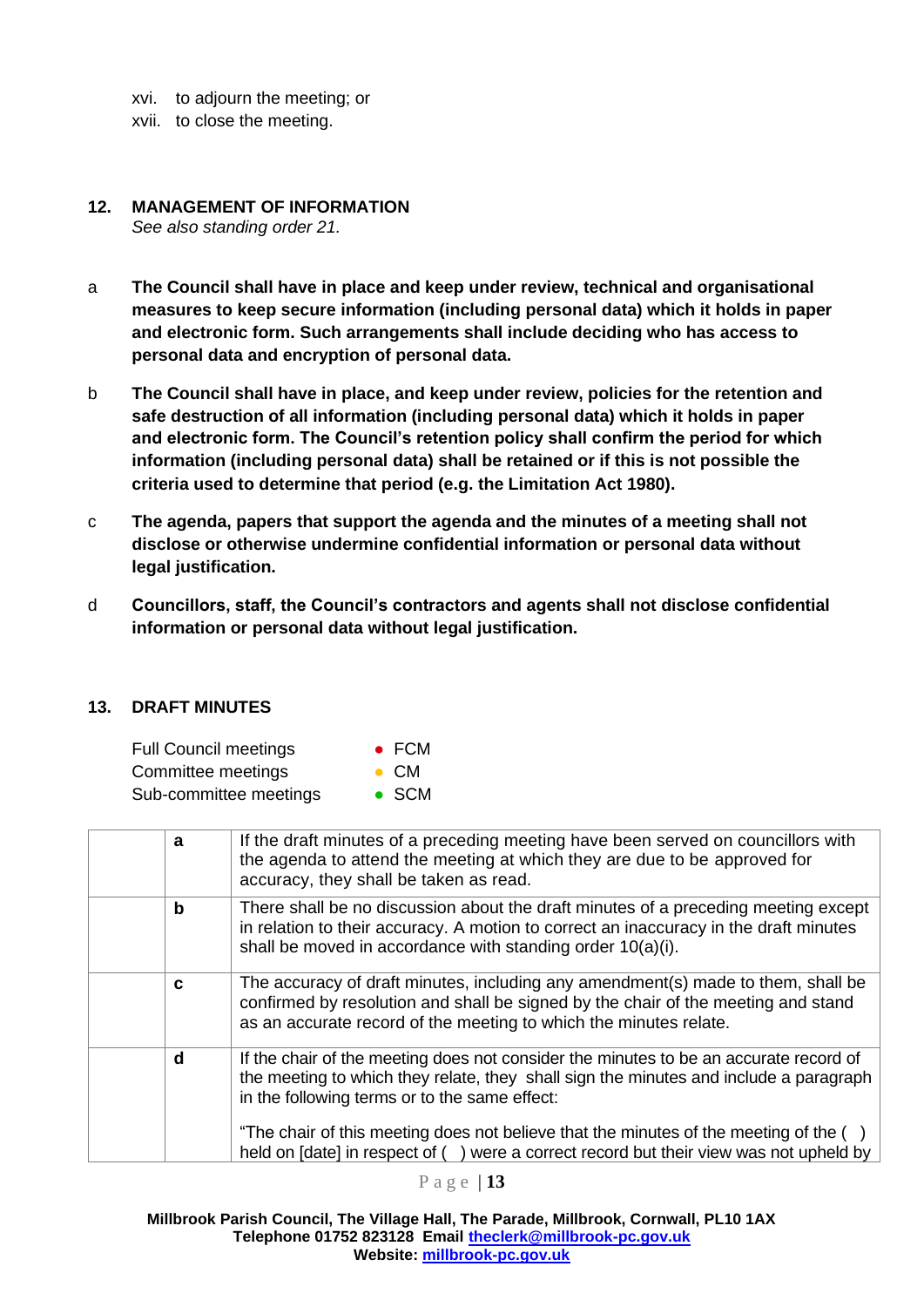|                                |   | the meeting and the minutes are confirmed as an accurate record of the<br>proceedings."                                                                                                                                                                                                                       |
|--------------------------------|---|---------------------------------------------------------------------------------------------------------------------------------------------------------------------------------------------------------------------------------------------------------------------------------------------------------------|
| FCM •<br>$CM \bullet$<br>SCM • | e | If the Council's gross annual income or expenditure (whichever is higher)<br>does not exceed £25,000, it shall publish draft minutes on a website which is<br>publicly accessible and free of charge not later than one month after the<br>meeting has taken place.                                           |
|                                |   | Subject to the publication of draft minutes in accordance with standing order 12(e)<br>and standing order 20(a) and following a resolution which confirms the accuracy of<br>the minutes of a meeting, the draft minutes or recordings of the meeting for which<br>approved minutes exist shall be destroyed. |

# <span id="page-15-0"></span>**14. CODE OF CONDUCT AND DISPENSATIONS**

*See also standing order 3(u).*

- a All councillors and non-councillors with voting rights shall observe the code of conduct adopted by the Council.
- b Unless they have has been granted a dispensation, a councillor or non-councillor with voting rights shall withdraw from a meeting when it is considering a matter in which they have a disclosable pecuniary interest. They may return to the meeting after it has considered the matter in which they had the interest.
- c Unless they have been granted a dispensation, a councillor or non-councillor with voting rights shall withdraw from a meeting when it is considering a matter in which they have another interest if so required by the Council's code of conduct. They may return to the meeting after it has considered the matter in which they had the interest.
- d **Dispensation requests shall be in writing and submitted to the Proper Officer** as soon as possible before the meeting, or failing that, at the start of the meeting for which the dispensation is required.
- e A decision as to whether to grant a dispensation shall be made by the Clerk and that decision is final.
- f A dispensation request shall confirm:
	- i. the description and the nature of the disclosable pecuniary interest or other interest to which the request for the dispensation relates:
	- ii. whether the dispensation is required to participate at a meeting in a discussion only or a discussion and a vote;
	- iii. the date of the meeting or the period (not exceeding four years) for which the dispensation is sought; and
	- iv. an explanation as to why the dispensation is sought.
- g Subject to standing orders 14(d) and (f), a dispensation request shall be considered [by the Proper Officer before the meeting or, if this is not possible, at the start of the meeting for which the dispensation is required] OR [at the beginning of the meeting of the Council, or committee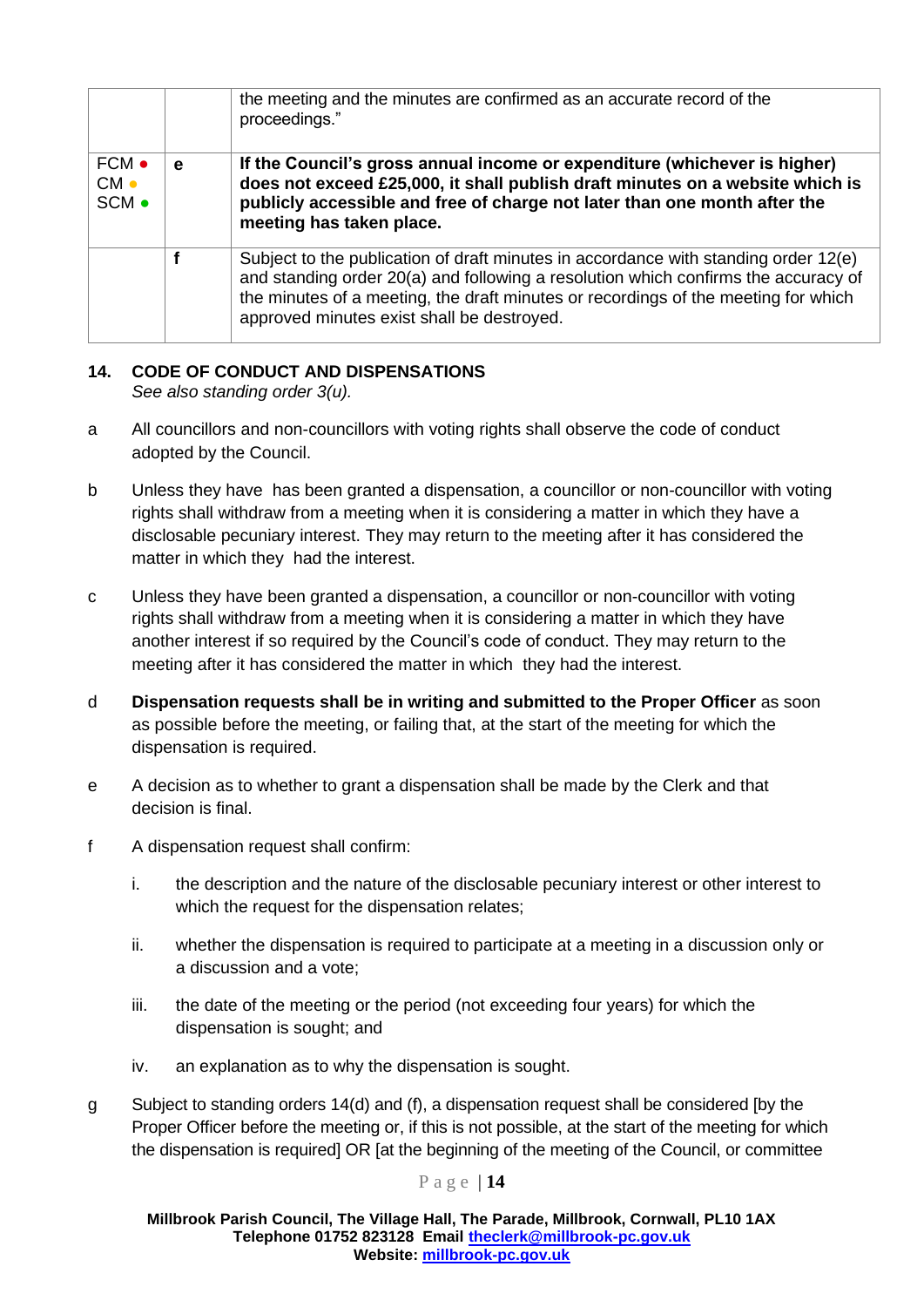or sub-committee for which the dispensation is required].

- **h A dispensation may be granted in accordance with standing order 14(e) if having regard to all relevant circumstances any of the following apply:**
	- **i. without the dispensation the number of persons prohibited from participating in the particular business would be so great a proportion of the meeting transacting the business as to impede the transaction of the business;**
	- **ii. granting the dispensation is in the interests of persons living in the Council's area; or**
	- **iii. it is otherwise appropriate to grant a dispensation.**

# <span id="page-16-0"></span>**15. CODE OF CONDUCT COMPLAINTS**

- a Upon notification by the District or Unitary Council that it is dealing with a complaint that a councillor or non-councillor with voting rights has breached the Council's code of conduct, the Proper Officer shall, subject to standing order 11, report this to the Council.
- b Where the notification in standing order 15(a) relates to a complaint made by the Proper Officer, the Proper Officer shall notify the Chair of Council of this fact, and the Chair shall nominate another staff member to assume the duties of the Proper Officer in relation to the complaint until it has been determined and the Council has agreed what action, if any, to take in accordance with standing order 15(d).
- c The Council may:
	- i. provide information or evidence where such disclosure is necessary to investigate the complaint or is a legal requirement;
	- ii. seek information relevant to the complaint from the person or body with statutory responsibility for investigation of the matter;
	- iii. iii. indemnify indemnify the councillor or non-councillor with voting rights in respect of their related legal costs and any such indemnity is subject to approval by a meeting of the full council.
- d **Upon notification by the District or Unitary Council that a councillor or non-councillor with voting rights has breached the Council's code of conduct, the Council shall consider what, if any, action to take against him. Such action excludes disqualification or suspension from office.**

#### <span id="page-16-1"></span>**16. PROPER OFFICER**

- a The Proper Officer shall be either (i) the clerk or (ii) other staff member(s) nominated by the Council to undertake the work of the Proper Officer when the Proper Officer is absent.
- b The Proper Officer shall:

P a g e | **15**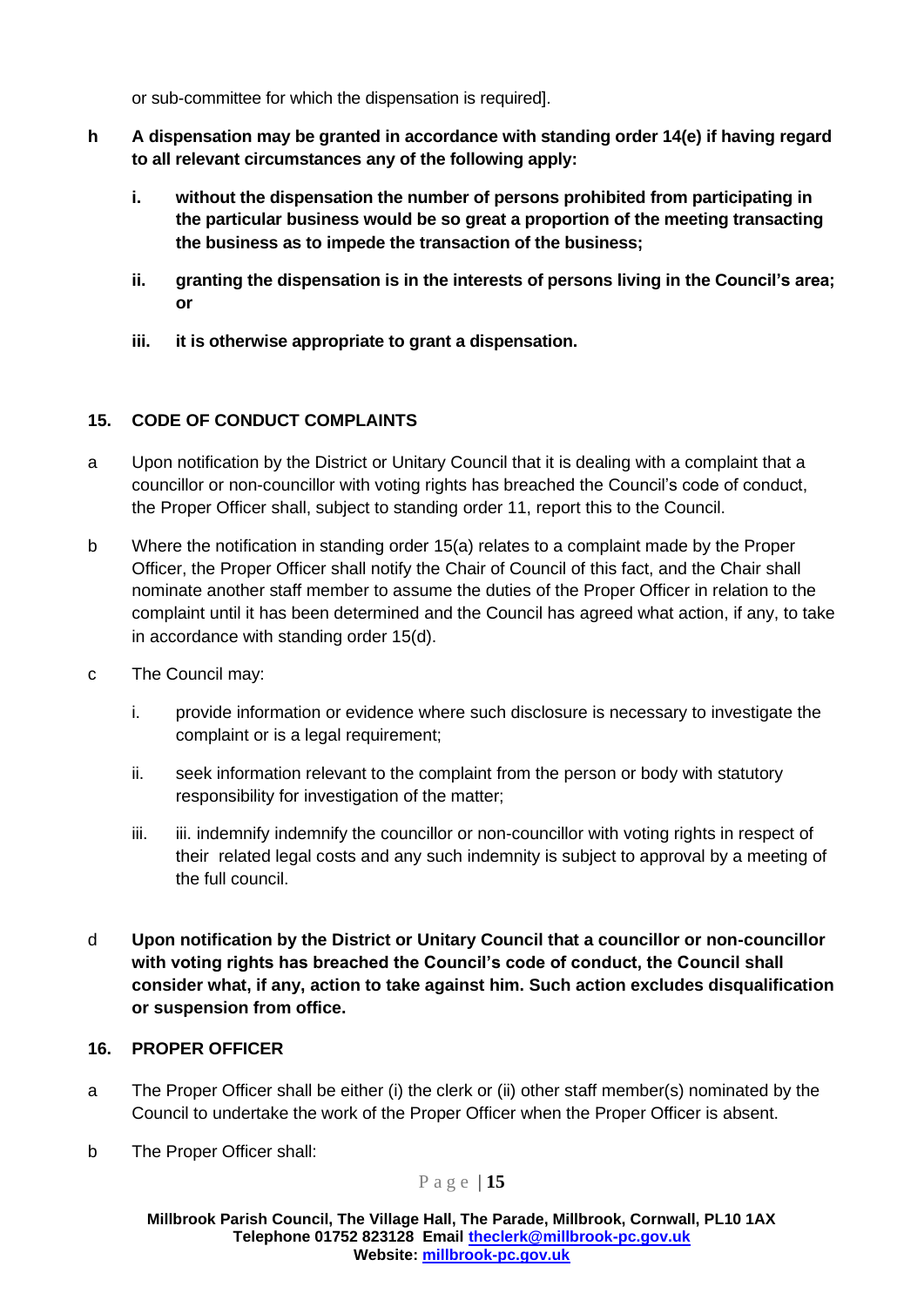- i. **at least three clear days before a meeting of the council, a committee** or a subcommittee**,**
	- **serve on councillors by delivery or post at their residences or by email authenticated in such manner as the Proper Officer thinks fit, a signed summons confirming the time, place and the agenda (provided the councillor has consented to service by email), and**
	- **Provide, in a conspicuous place, public notice of the time, place and agenda (provided that the public notice with agenda of an extraordinary meeting of the Council convened by councillors is signed by them).**

*See standing order 3(b) for the meaning of clear days for a meeting of a full council and standing order 3(c) for the meaning of clear days for a meeting of a committee;*

- ii. subject to standing order 9, include on the agenda all motions in the order received unless a councillor has given written notice at least 3 days before the meeting confirming their withdrawal of it;
- iii. **convene a meeting of the Council for the election of a new Chair of the Council, occasioned by a casual vacancy in their office;**
- iv. **facilitate inspection of the minute book by local government electors;**
- v. **receive and retain copies of byelaws made by other local authorities;**
- vi. hold acceptance of office forms from councillors;
- vii. hold a copy of every councillor's register of interests;
- viii. assist with responding to requests made under freedom of information legislation and rights exercisable under data protection legislation, in accordance with the Council's relevant policies and procedures;
- ix. liaise, as appropriate, with the Council's Data Protection Officer;
- x. receive and send general correspondence and notices on behalf of the Council except where there is a resolution to the contrary;
- xi. assist in the organisation of, storage of, access to, security of and destruction of information held by the Council in paper and electronic form subject to the requirements of data protection and freedom of information legislation and other legitimate requirements (e.g. the Limitation Act 1980);
- xii. arrange for legal deeds to be executed; (*see also standing order 23);*
- xiii. arrange or manage the prompt authorisation, approval, and instruction regarding any payments to be made by the Council in accordance with its financial regulations;
- xiv. record every planning application notified to the Council and the Council's response to the local planning authority in a book for such purpose;

#### P a g e | **16**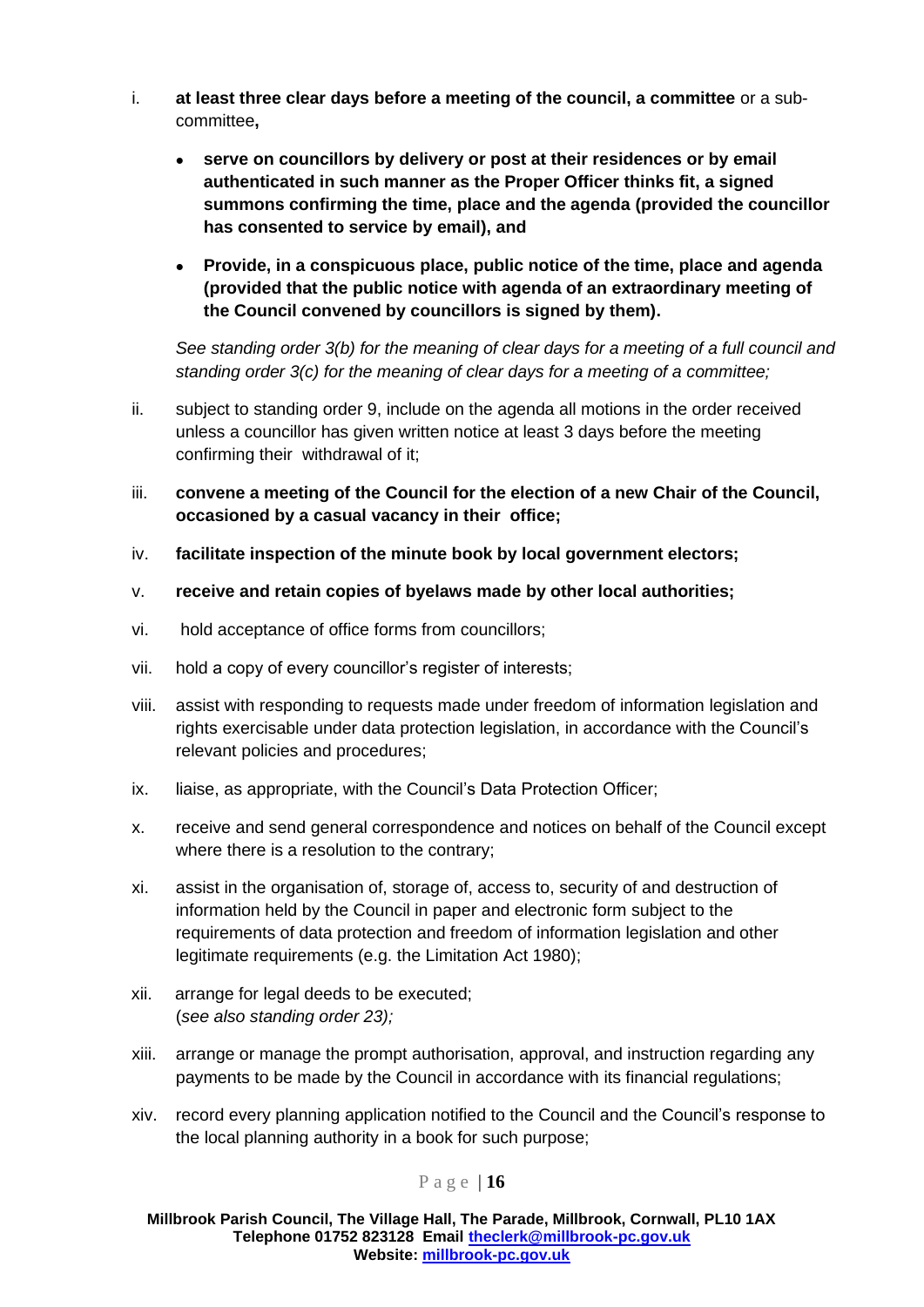- xv. refer a planning application received by the Council to the Chair of the Planning Committee (or in their absence to the Vice Chair of the planning committee) within two working days of receipt to facilitate an extraordinary meeting, if the nature of a planning application requires consideration before the next ordinary meeting of the committee.
- xvi. manage access to information about the Council via the publication scheme; and
- xvii. retain custody of the seal of the Council (if there is one) which shall not be used without a resolution to that effect. (s*ee also standing order 23).*

# <span id="page-18-0"></span>**17. RESPONSIBLE FINANCIAL OFFICER**

a The Council shall appoint appropriate staff member(s) to undertake the work of the Responsible Financial Officer when the Responsible Financial Officer is absent.

# <span id="page-18-1"></span>**18. ACCOUNTS AND ACCOUNTING STATEMENTS**

- a "Proper practices" in standing orders refer to the most recent version of "Governance and Accountability for Local Councils – a Practitioners' Guide".
- b All payments by the Council shall be authorised, approved and paid in accordance with the law, proper practices and the Council's financial regulations.
- c The Responsible Financial Officer shall supply to each councillor as soon as practicable after 30 June, 30 September and 31 December in each year a statement to summarise:
	- i. the Council's receipts and payments (or income and expenditure) for each quarter;
	- ii. the Council's aggregate receipts and payments (or income and expenditure) for the year to date;
	- iii. the balances held at the end of the quarter being reported and

which includes a comparison with the budget for the financial year and highlights any actual or potential overspends.

- d As soon as possible after the financial year end at 31 March, the Responsible Financial Officer shall provide:
	- i. each councillor with a statement summarising the Council's receipts and payments (or income and expenditure) for the last quarter and the year to date for information; and
	- ii. to the Council the accounting statements for the year in the form of Section 1 of the annual governance and accountability return, as required by proper practices, for consideration and approval.
- e The year-end accounting statements shall be prepared in accordance with proper practices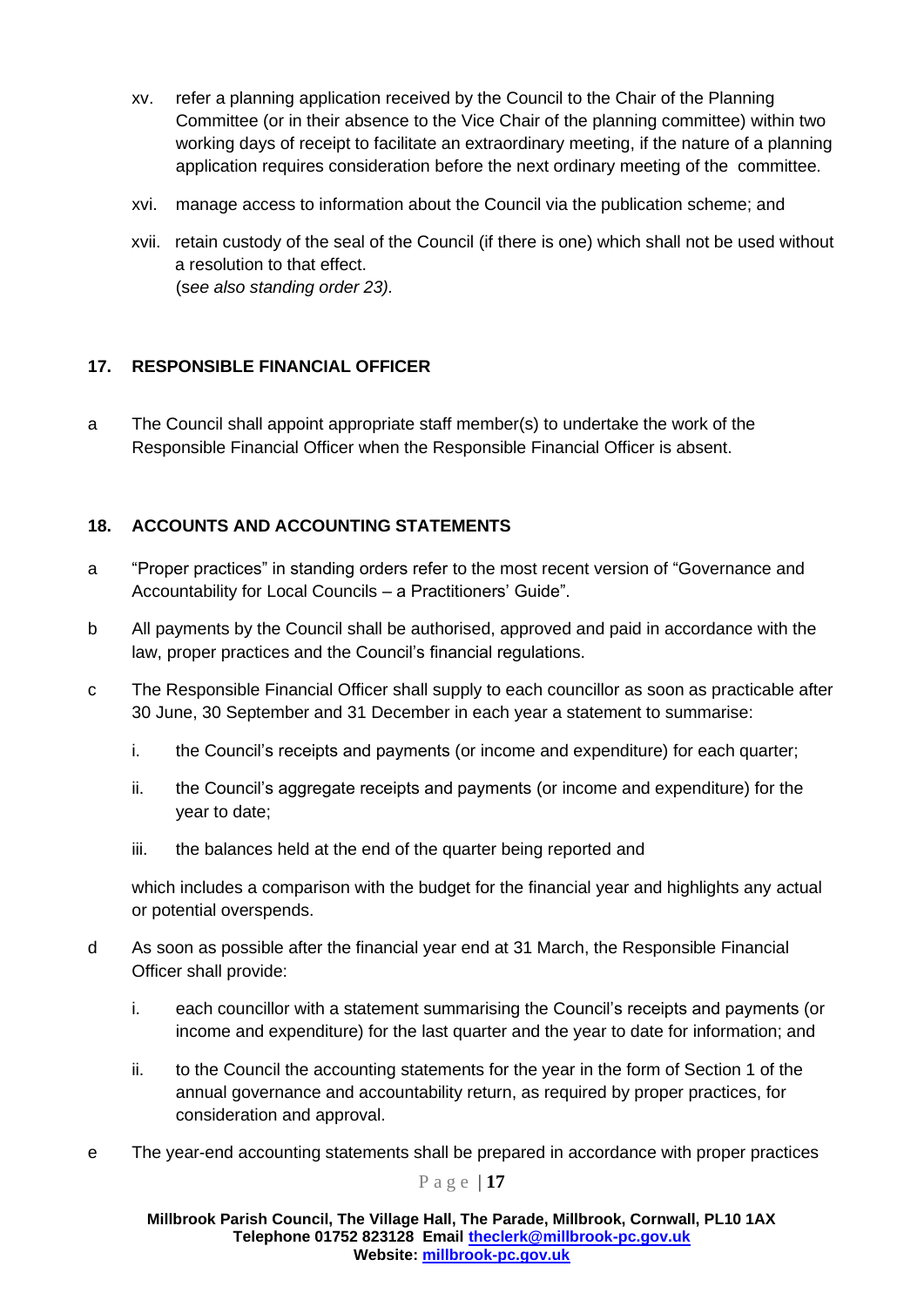and apply the form of accounts determined by the Council (receipts and payments, or income and expenditure) for the year to 31 March. A completed draft annual governance and accountability return shall be presented to all councillors at least 14 days prior to anticipated approval by the Council. The annual governance and accountability return of the Council, which is subject to external audit, including the annual governance statement, shall be presented to the Council for consideration and formal approval before 30 June.

# <span id="page-19-0"></span>**19. FINANCIAL CONTROLS AND PROCUREMENT**

- a. The Council shall consider and approve financial regulations drawn up by the Responsible Financial Officer, which shall include detailed arrangements in respect of the following:
	- i. the keeping of accounting records and systems of internal controls;
	- ii. the assessment and management of financial risks faced by the Council;
	- iii. the work of the independent internal auditor in accordance with proper practices and the receipt of regular reports from the internal auditor, which shall be required at least annually;
	- iv. the inspection and copying by councillors and local electors of the Council's accounts and/or orders of payments; and
	- v. whether contracts with an estimated value below **£25,000** due to special circumstances are exempt from a tendering process or procurement exercise.
- b. Financial regulations shall be reviewed regularly and at least annually for fitness of purpose.
- c. **A public contract regulated by the Public Contracts Regulations 2015 with an estimated value in excess of £25,000 but less than the relevant thresholds in standing order 18(f) is subject to Regulations 109-114 of the Public Contracts Regulations 2015 which include a requirement on the Council to advertise the contract opportunity on the Contracts Finder website regardless of what other means it uses to advertise the opportunity.**
- d. Subject to additional requirements in the financial regulations of the Council, the tender process for contracts for the supply of goods, materials, services or the execution of works shall include, as a minimum, the following steps:
	- i. a specification for the goods, materials, services or the execution of works shall be drawn up;
	- ii. an invitation to tender shall be drawn up to confirm (i) the Council's specification (ii) the time, date and address for the submission of tenders (iii) the date of the Council's written response to the tender and (iv) the prohibition on prospective contractors contacting councillors or staff to encourage or support their tender outside the prescribed process;
	- iii. the invitation to tender shall be advertised in a local newspaper and in any other manner that is appropriate;

P a g e | **18**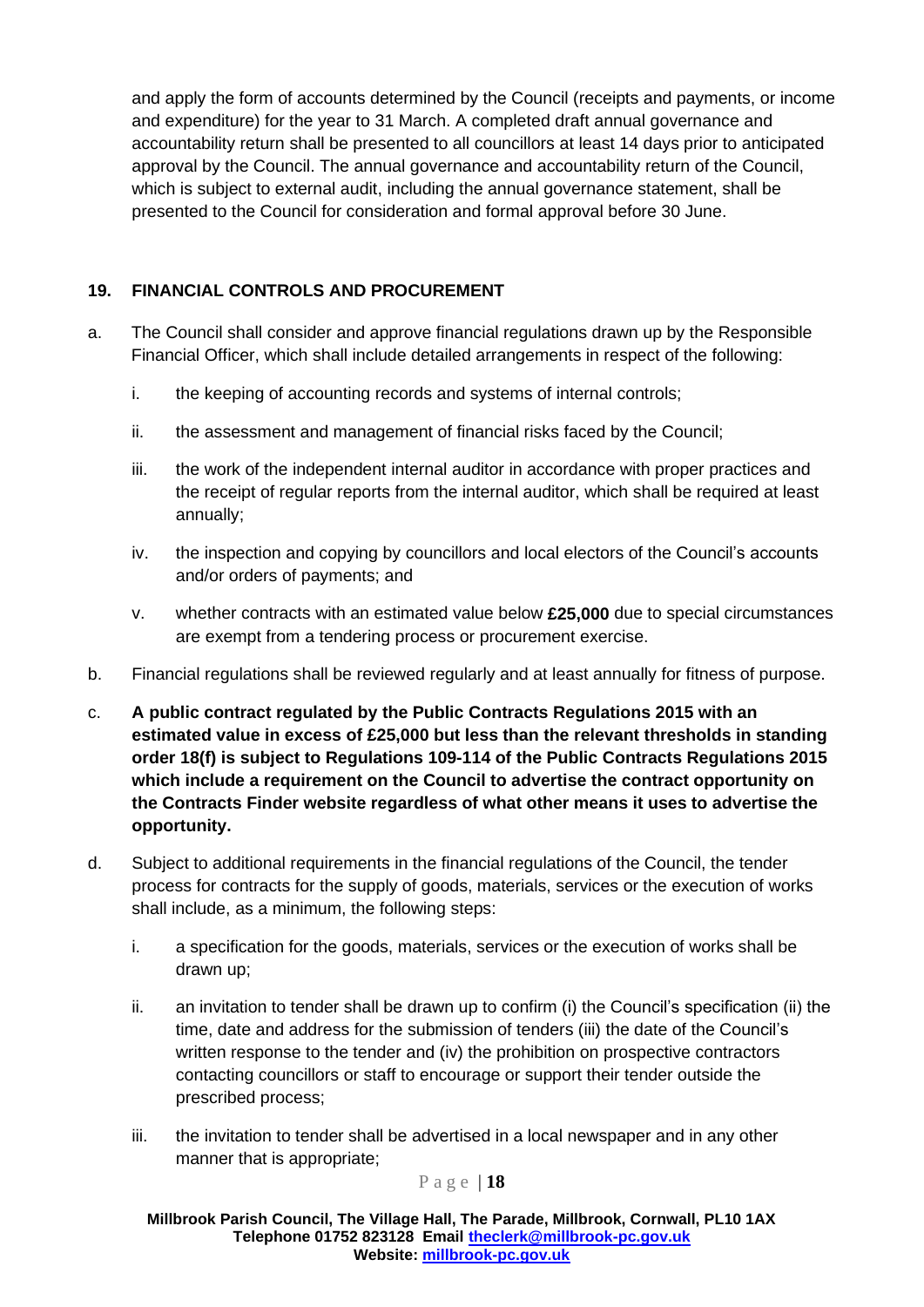- iv. tenders are to be submitted in writing in a sealed marked envelope addressed to the Proper Officer;
- v. tenders shall be opened by the Proper Officer in the presence of at least one councillor after the deadline for submission of tenders has passed;
- vi. tenders are to be reported to and considered by the appropriate meeting of the Council or a committee or sub-committee with delegated responsibility.
- e. Neither the Council, nor a committee or a sub-committee with delegated responsibility for considering tenders, is bound to accept the lowest value tender.
- f. **A public contract regulated by the Public Contracts Regulations 2015 with an estimated value in excess of £181,302 for a public service or supply contract or in excess of £4,551,413 for a public works contract (or other thresholds determined by the European Commission every two years and published in the Official Journal of the European Union (OJEU)) shall comply with the relevant procurement procedures and other requirements in the Public Contracts Regulations 2015 which include advertising the contract opportunity on the Contracts Finder website and in OJEU.**
- g. **A public contract in connection with the supply of gas, heat, electricity, drinking water, transport services, or postal services to the public; or the provision of a port or airport; or the exploration for or extraction of gas, oil or solid fuel with an estimated value in excess of £363,424 for a supply, services or design contract; or in excess of £4,551,413 for a works contract; or £820,370 for a social and other specific services contract (or other thresholds determined by the European Commission every two years and published in OJEU) shall comply with the relevant procurement procedures and other requirements in the Utilities Contracts Regulations 2016.**

# <span id="page-20-0"></span>**20. HANDLING STAFF MATTERS**

- a A matter personal to a member of staff that is being considered by a meeting of Council or staffing committee is subject to standing order 12.
- b Subject to the Council's policy regarding absences from work, the Council's most senior member of staff shall notify the chair of the staffing committee or if not available then the vice-chair of absence occasioned by illness or other reason and that person shall report such absence to the staffing committee at its next meeting.
- c The chair of the staffing committee or in their absence, the vice-chair shall upon a resolution conduct a review of the performance and annual appraisal of the work of Clerk. The reviews and appraisal shall be reported in writing and are subject to approval by resolution by the staffing committee.
- d Subject to the Council's policy regarding the handling of grievance matters, the Council's most senior member of staff shall contact the chair of the staffing committee in respect of an informal or formal grievance matter, and this matter shall be reported back and progressed by resolution of staffing.

# P a g e | **19**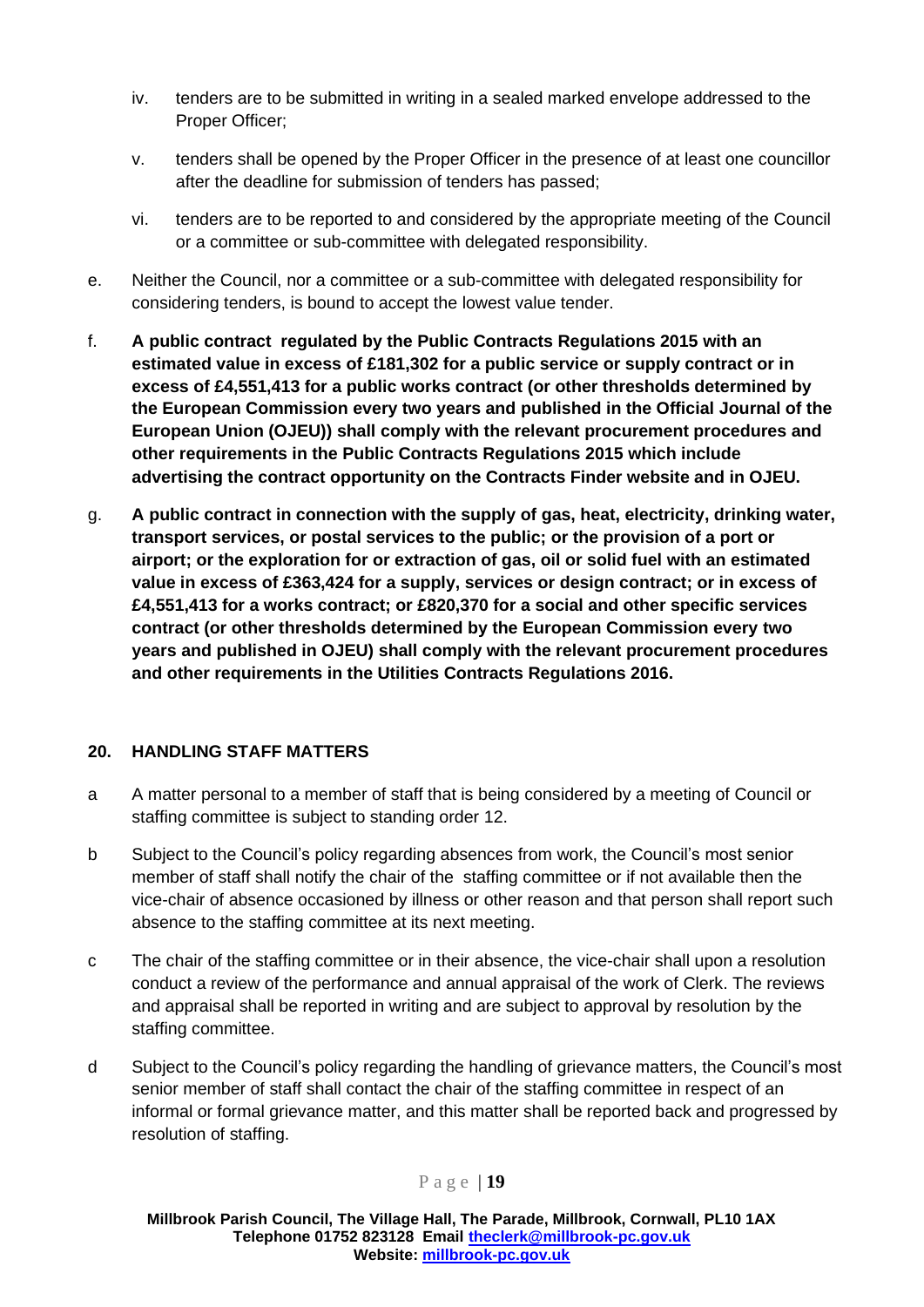- e Subject to the Council's policy regarding the handling of grievance matters, if an informal or formal grievance matter raised by Clerk relates to the chair or vice-chair of [the staffing, this shall be communicated to another member of the staffing committee, which shall be reported back and progressed by resolution of the staffing committee.
- f Any persons responsible for all or part of the management of staff shall treat as confidential the written records of all meetings relating to their performance, capabilities, grievance or disciplinary matters.
- g In accordance with standing order 12(a), persons with line management responsibilities shall have access to staff records referred to in standing order 19(f).
- h Only persons with line management (or their deputy) shall have access to staff records referred to in standing orders 20(f) and (g) above if so justified.
- i Access and means and computer passwords to records of employment referred to in standing orders 20(f) and (g) above shall be provided to the Clerk, Deputy Clerk and Chair of the Council.
- <span id="page-21-0"></span>**21. RESPONSIBILITIES TO PROVIDE INFORMATION**  *See also standing order 22.*
- a **In accordance with freedom of information legislation, the Council shall publish information in accordance with its publication scheme and respond to requests for information held by the Council.**
- b. **The Council, shall publish information in accordance with the requirements of the Local Government (Transparency Requirements) (England) Regulations 2015**.
- <span id="page-21-1"></span>**22. RESPONSIBILITIES UNDER DATA PROTECTION LEGISLATION**  (Below is not an exclusive list).

*See also standing order 11.*

- a **The Council shall appoint a Data Protection Officer.**
- b **The Council shall have policies and procedures in place to respond to an individual exercising statutory rights concerning their personal data.**
- c **The Council shall have a written policy in place for responding to and managing a personal data breach.**
- d **The Council shall keep a record of all personal data breaches comprising the facts relating to the personal data breach, its effects and the remedial action taken.**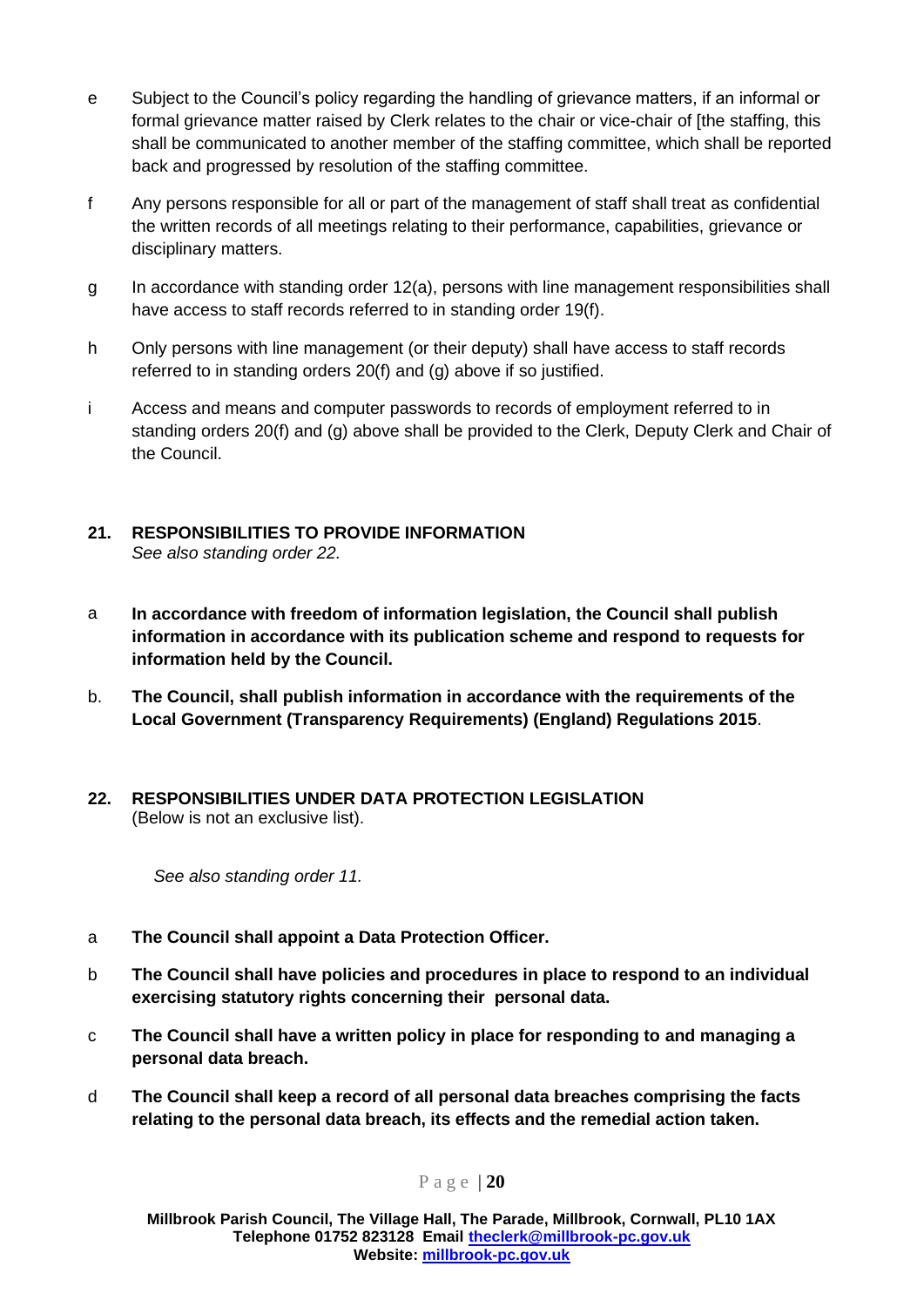- e **The Council shall ensure that information communicated in its privacy notice(s) is in an easily accessible and available form and kept up to date.**
- f **The Council shall maintain a written record of its processing activities.**

# <span id="page-22-0"></span>**23. RELATIONS WITH THE PRESS/MEDIA**

a Requests from the press or other media for an oral or written comment or statement from the Council, its councillors or staff shall be handled in accordance with the Council's policy in respect of dealing with the press and/or other media.

# <span id="page-22-1"></span>**24. EXECUTION AND SEALING OF LEGAL DEEDS**

*See also standing orders 16(b)(xii) and (xvii).*

a A legal deed shall not be executed on behalf of the Council unless authorised by a resolution.

**Subject to standing order 24(a), any two councillors may sign, on behalf of the Council, any deed required by law and the Proper Officer shall witness their signatures.**

# <span id="page-22-2"></span>**25. COMMUNICATING WITH DISTRICT AND COUNTY OR UNITARY COUNCILLORS**

- a An invitation to attend a meeting of the Council shall be sent, together with the agenda, to the ward councillor(s) of the District and County Council OR Unitary Council representing the area of the Council.
- b Unless the Council determines otherwise, a copy of each letter sent to the District and County Council OR Unitary Council shall be sent to the ward councillor(s) representing the area of the Council.

# <span id="page-22-3"></span>**26. RESTRICTIONS ON COUNCILLOR ACTIVITIES**

- a. Unless duly authorised no councillor shall:
	- i. inspect any land and/or premises which the Council has a right or duty to inspect; or
	- ii. issue orders, instructions or directions.

# <span id="page-22-4"></span>**27. POLICY ON COMMUNICATIONS FROM COUNCILLORS WITH THE PUBLIC**

#### P a g e | **21**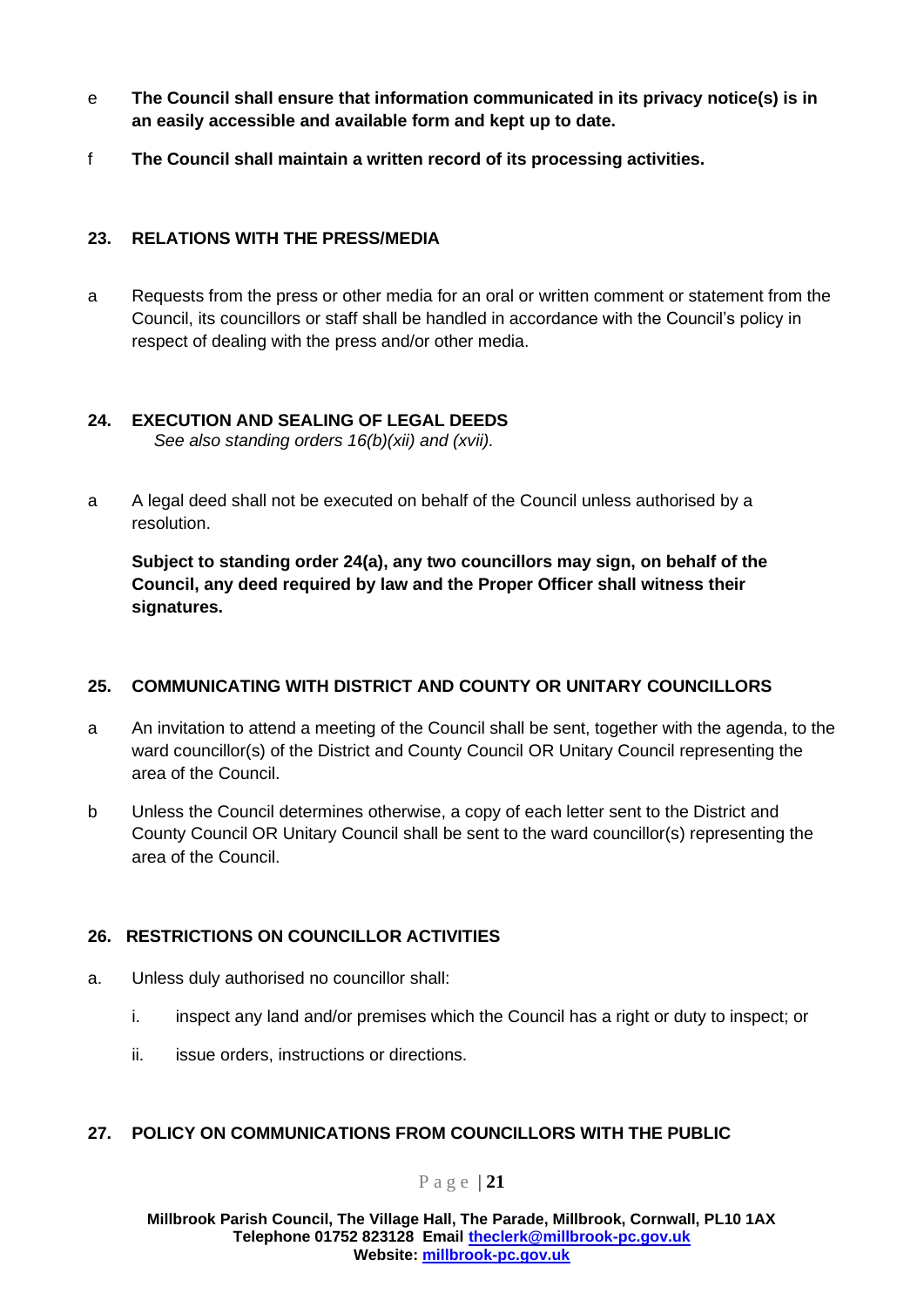In order to safeguard Councillors and prevent them from becoming involved in personal dispute all communications on matters affecting Council policies or actions at Council meetings should be addressed from the Clerk unless otherwise authorised. This will ensure that all communications comply with the appropriate Council procedures and minimise the risk of an infringement that could lead to a Standards Board enquiry. Any personal communications from Councillors should be marked as such.

# <span id="page-23-0"></span>**28. EQUAL OPPORTUNITIES POLICY**

The Council follows the equal opportunities policy adopted on 16th January 2007. A revised version was adopted during the Council meeting of 21st November 2017.

#### <span id="page-23-1"></span>**29. PLANNING COMMITTEE**

The Planning Committee are authorised to;

- a) receive and consider planning applications and pre applications and to respond on behalf of the Council.
- b) meet as required by the Chair of the Planning Committee.
- c) ensure that meetings remain quorate by the appointment of substitute voting members from the Council as required.

The Planning committee terms of reference were adopted at the Council meeting on 16<sup>th</sup> January 2018.

*See also standing order 16b (xiv) & (xv).*

# **30. MILLBROOK PARISH COUNCIL, CHILD PROTECTION POLICY**

Millbrook Parish Council (MPC) has a duty of care and will take all reasonable steps to safeguard all children involved in Parish Council associated activities. MPC will adhere to the Child Protection guidelines adopted by Cornwall Council. A child is defined as a person under the age of 18 (The Children Act 1989

# **31. URGENT BUSINESS**

The Clerk has a budget of £500 to spend on emgerency work on the grounds of Health & Safety. Any such spend should be in consultation with the Chair & Vice Chair of the Council. All decision taken under this Standing Order, together with the reasons for the urgency which required a decision to be taken, shall be placed before the next Council meeting in order that confirmation of the resolution can be minuted.